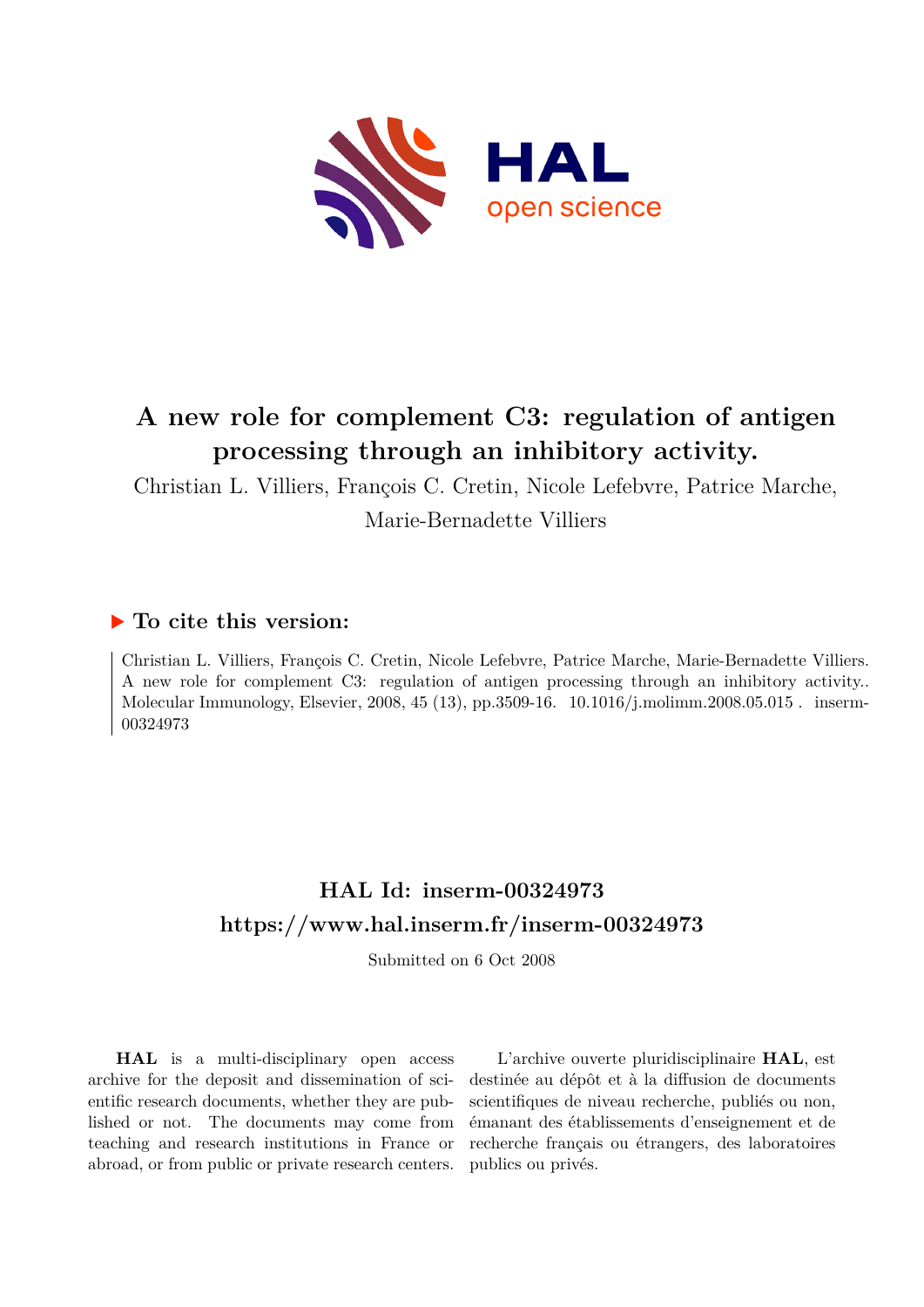# **A NEW ROLE FOR COMPLEMENT C3: REGULATION OF ANTIGEN PROCESSING THROUGH AN INHIBITORY ACTIVITY** Christian L. Villiers<sup>a,b</sup>, François Cretin<sup>b,c,d</sup>, Nicole Lefebvre<sup>a,b</sup>, Patrice N. Marche<sup>a,b</sup>, **Marie-Bernadette Villiersa,b,[\\*](#page-1-0)**

*a Inserm, U823, Analytic Immunology of Chronic Pathologies, Grenoble, France b* University J. Fourier, Grenoble, France <sup>*b</sup> University J. Fourier, Grenoble, France*<br><sup>c</sup> Commissariat à l'Energie Atomique,DSV –iRTSV, BBSI, Grenoble, France</sup> *d CNRS, UMR5092, Grenoble, France* 

#### **Abstract**

Increasing evidence underlines the involvement of complement component C3 in the establishment of acquired immunity which appears to play a complex role and to act at different levels. As antigen proteolysis by antigen presenting cells is a key event in the control of antigen presentation efficiency, and consequently in the quality of the immune response, we investigated whether C3 could modulate this step. Our results demonstrate for the first time that C3 can interfere with antigen proteolysis: i) proteolysis of tetanus toxin (TT) by the lysosomal fraction from a human monocytic cell line (U937) is impaired in the presence of C3, ii) this effect is C3-specific and involves the C3c fragment of the protein, iii) C3c is effective even after disulfide disruption, but none of its three constitutive peptides is individually accountable for this inhibitory effect, iv) the target protease(s) exhibit(s) a serineprotease activity. The physiological relevance of our results is demonstrated by experiments showing a subcellular colocalisation of TT and C3 after their uptake by U937 and the reduction of TT proteolysis once internalised together with C3.

These results highlight a novel role for C3 that broadens its capacity to modulate acquired immune response.

*Keywords:* Complement; C3; Antigen presentation; Macrophages; Proteolysis

#### **1. Introduction**

 $\overline{\phantom{a}}$ 

The involvement of the complement system, a key component of innate immunity, in the establishment of the adaptative immune response is now well-documented (reviewed in references (Carroll, 2004; Walport, 2001)). Among the components of the complement cascade, C3 plays a unique role, due to its different characteristics: not only is it the most abundant complement protein in serum, but it is also the meeting point of the three activation pathways of the complement cascade. Moreover, C3 belongs to the  $\alpha$ 2-macroglobulin ( $\alpha$ 2-M) family that contains an intrachain thioester bond (Dodds and Law, 1988). The breakdown of this bond upon activation of C3 to C3b results in a transient capacity for the molecule to form a covalent bond with nucleophilic acceptors such as amino

\* corresponding author at : INSERM, U823, équipe 8, Institut Albert Bonniot, Rond point de la Chantourne, F-38706 LA TRONCHE Cedex, France.

Ph: + 33 4 76 54 94 33; Fax: + 33 4 76 54 94 14

*E-mail address*: [Marie-Bernadette.Villiers@ujf-grenoble.fr](mailto:Marie-Bernadette.Villiers@ujf-grenoble.fr) 

<span id="page-1-0"></span>*Abbreviations :* α2-M, alpha2-macroglobulin; Ag, antigen; DFP, di-isopropyl fluorophosphate; LF, lysosomal fraction; SBTI, soybean trypsin inhibitor; TT, tetanus toxin.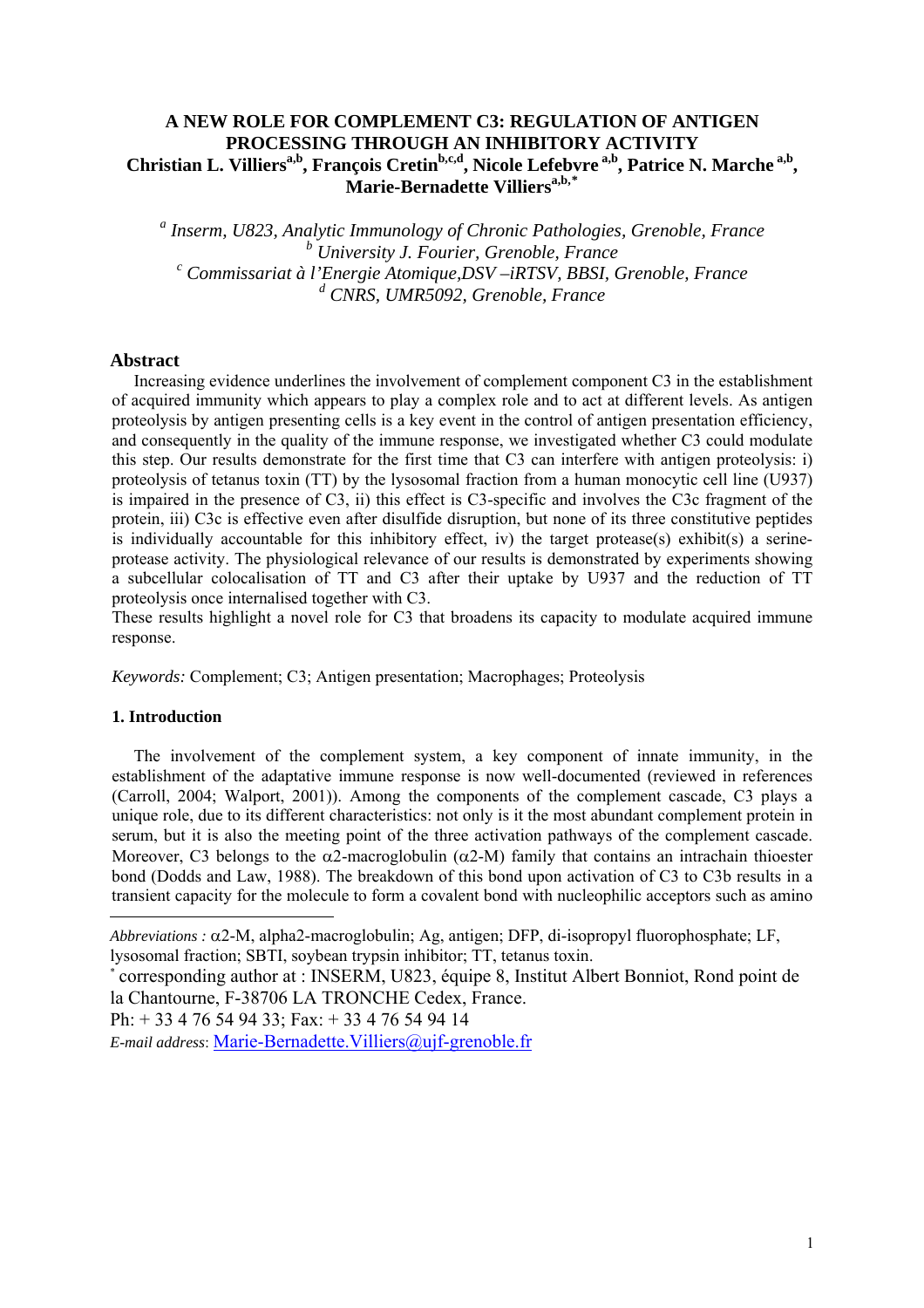or hydroxyl groups (Law et al., 1979; Sim et al., 1981). Finally, C3b can undergo successive rounds of cleavage leading to different fragments (iC3b, C3dg), each of them being able to interact specifically with receptors expressed by most immune cells (Villiers and Villiers, 2003; Villiers et al., 2004). These characteristics confer a variety of different properties to C3 and its fragments, including acting as bifunctional ligands between antigens (Ag) and cells (Villiers et al., 2003; Villiers et al., 1996; Weiss et al., 1989), as signalling effectors (Cherukuri et al., 2001; Fearon and Carter, 1995; Wagner et al., 2006), or as anaphylatoxins (Hawlisch et al., 2004; Schulman et al., 1988; Takafuji et al., 1994). The role of C3 in acquired immune response modulation has first been demonstrated "in vivo", using complement-depleted or -deficient animals (Bottger et al., 1986; Ochs et al., 1983; Pepys, 1974). Increasing evidence from "in vivo" as well as "in vitro" experiments has raised since, revealing the complexity of this modulatory effect which operates at different levels, including cytokine release, T cell proliferation, regulatory T cell development and B cell activation/differentiation (reviewed in references (Carroll, 2004; Morgan et al., 2005; Wagner and Hansch, 2006)). The mechanisms involved are not yet fully understood and are still under investigation.

Previous work using C3b-TT complexes demonstrated the influence of C3b on Ag presentation at the cellular level. Ag recognition by T lymphocytes requires Ag processing by antigen presenting cell (APC), which involves limited proteolysis, loading of the antigenic peptides onto MHC-II molecules and presentation of the MHC-II – peptide complexes to the cell surface. We demonstrated previously that C3b fixation on TT results in increased Ag uptake by APC (Rey-Millet et al., 1994; Villiers et al., 1996), improved antigenic peptide binding on MHC class II molecules (Serra et al., 1997), modified intracellular trafficking (Perrin-Cocon et al., 2004; Rey-Millet et al., 1994) and delayed Ag proteolysis in subcellular compartments (Jacquier-Sarlin et al., 1995). To gain new insight into this last point, we assessed here whether C3b *per se*, affects the activity of lysosomal proteases involved in Ag processing, using TT as model Ag. Experiments were performed with monocytic cells (U937) as i) they have higher protease content than B cells or dendritic cells (Delamarre et al., 2005) and ii) they are known to secrete larger amount of C3 at sites of inflammation than other APC (Einstein et al., 1977). Our results constitute the first evidence that C3b can indeed inhibit lysosomal proteases. This inhibitory activity is specific of C3b and is supported by the C3c fragment. The presence of the three C3c polypeptides is required, although their disulfide linkage is not imperative. The use of known protease inhibitors suggests that the target-protease(s) of C3b belong(s) to the serine-protease family. Finally, experiments using living cells demonstrate the physiological relevance of these results.

#### **2. Materials and methods**

# *2.1. Proteins*

Purified TT was generously supplied by Dr J.R. Cartier (Institut Mérieux, France) and was further purified as described previously (Villiers et al., 1991). Trypsin (Ltosylphenylalanyl chloromethane-treated), soybean trypsin inhibitor (SBTI), ovalbumin, BSA, and hemoglobin were from Sigma Aldrich Co., St Louis, Mo., USA. Elastase was from Roche Diagnostic, Meylan, France.  $α2-M$  was a kind gift from Dr J.-J. Feige (IRTSV/APV, Grenoble, France). Immunoglobulin G2a was produced by a hybridoma derived from BALB/c.

# *2.2. Purification of C3 and its fragments*

C3 was purified from outdated human citrated plasma obtained from the Etablissement Français du Sang (Grenoble, France) according to (Al Salihi et al., 1982). C3b was prepared by incubating purified C3 with  $0.1\%$  (w/w) trypsin at 23<sup>o</sup>C for 1 h and the reaction was stopped by adding 0.2% (w/w) SBTI and incubating at 37°C for 15 min. C3c and C3de were obtained by incubating C3 with elastase (100/5, w/w) in PBS during 18 h at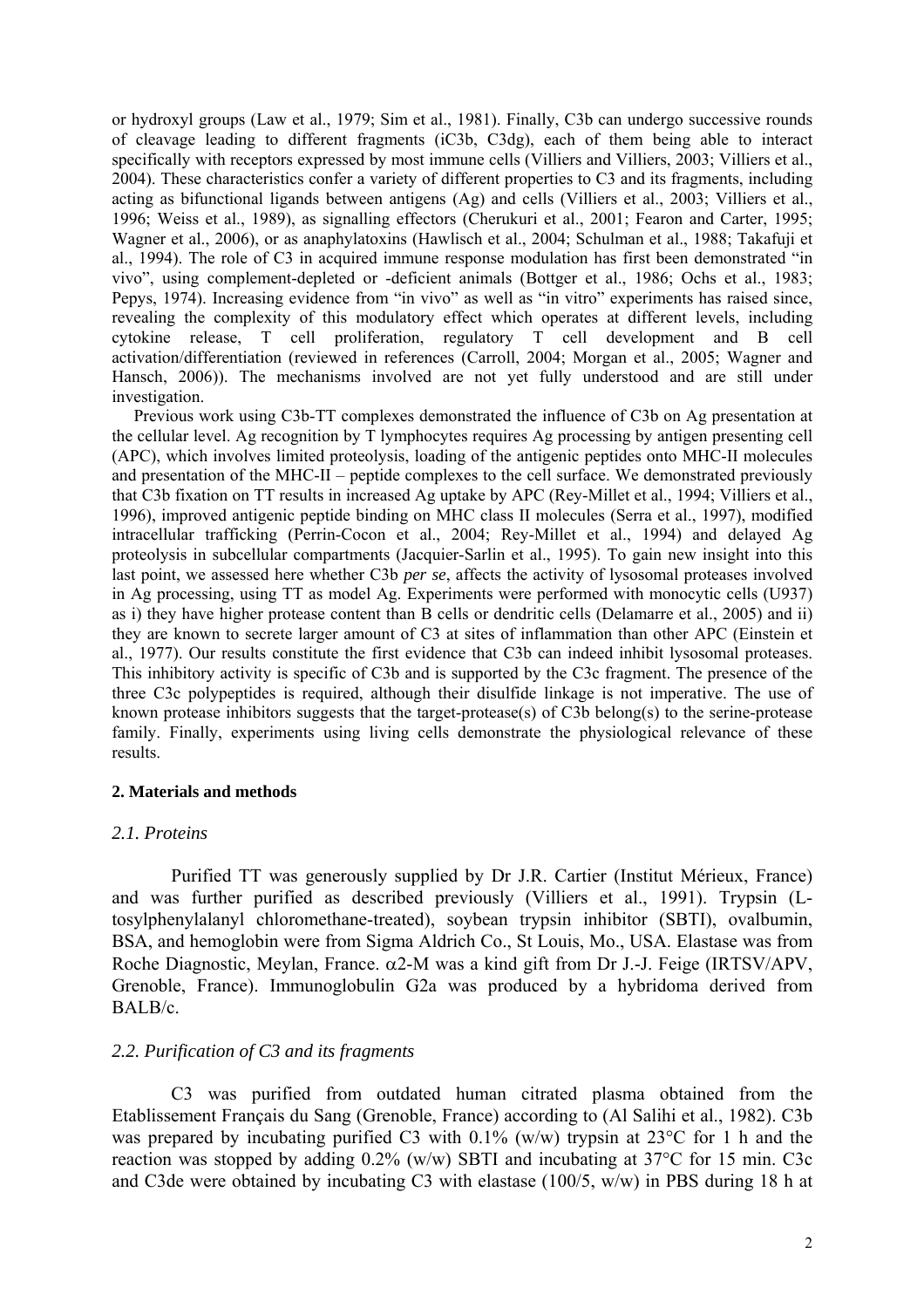37°C. The two fragments were further purified using a Sephadex G-100 superfine (2.6 x 90) column equilibrated in 150 mM NaCl, 20 mM Tris-HCl, pH 7.2, at a flow rate of 8 ml/h. The three polypeptides constituting C3c ( $\alpha$ 1,  $\alpha$ 2 and β) were obtained after reduction of the molecule (1h at 37°C in the presence of 50 mM dithiothreitol) followed by alkylation (30min at 37°C in the presence of 137 mM iodoacetamide), and purification by reverse phase-HPLC using a Vydac C4 column (Interchim, Montluçon, France). The polypeptides were acidified using trifluoroacetic acid  $0.1\%$  (v/v), loaded onto the column at  $0.25$ ml/min and eluted using a linear acetonitril gradient (0-80%, v/v). Absorbance was monitored at 215 nm. The concentration of purified proteins was estimated from absorbance at 280 nm, using E1%, 1 cm = 11.5 for TT (Villiers et al., 1993), 9.7 for C3 and C3b (Tack and Prahl, 1976), 10.0 for C3c, 13.34 for C3de and for the fragments ( $\alpha$ 1: 4.57,  $\alpha$ 2: 11.23, and β: 7.97), values were calculated using the ExPASy facilities.

# *2.3. Protein labelling*

2.3.1 Radioactivity: Proteins were labelled with Na<sup>125</sup>I using the iodogen method (Salacinski et al., 1981). <sup>125</sup>I (3.7GBq/ml) was from GE-Healthcare (France) and the Iodogen iodination reagent was from Pierce Chemical Co. (Interchim, Montluçon, France). Free iodine was eliminated by filtration through a Sephadex G50-fine column (GE-

Healthcare, France). Specific radioactivity was 170 Bq/ug. *2.3.2. Fluorescence:* Proteins were labelled with Cy2 (TT) and Cy3 (C3) (GE-Healthcare, France) as recommended by the manufacturer.

# *2.4. Cells and culture condition*

U937 cells (Sundström and Nilsson, 1976) were obtained from the American Type Culture Collection (Manassas, VA, USA) and maintained in culture at  $0.5 \times 10^6$  cells/ml in RPMI-1640 (Invitrogen, France), supplemented with 2 mM L-glutamine and 10% heatinactivated (56°C, 30min) foetal calf serum. Cultures were routinely passaged every 3 days and cells were used 24 h after the last passage.

# *2.5. Subcellular fractionation*

Cells (70 x  $10^6$  cells/ml in 250 mM sucrose, 1 mM EDTA, 1 mM hepes, pH 7.2) were disrupted and fractionated on a Percoll gradient as previously described (Villiers et al., 1996). LF was characterized as previously described (Perrin-Cocon et al., 2004) and stored at -80°C until use.

# *2.6. Analysis of TT proteolysis*

*2.6.1. by lysosomal fraction:* 125I-TT (5 µg) was incubated in 50 mM Na acetate (50  $\mu$ l) for 18 h at 37°C, in the presence of LF (equivalent to 2.5 x 10<sup>6</sup> cells) and of different proteins (5 µg). The mixture was analyzed on SDS-PAGE (10-15% acrylamide) in non reducing conditions and the radioactivity associated with the protein bands was quantified using a Phosphorimager (GE-Healthcare, France). TT proteolysis was assumed to be the reduction in the 150 kDa band (= intact TT) radioactivity compared to the total radioactivity present on the gel.

2.6.2. by U937 cells:  $10 \times 10^6$  cells were incubated at 37 $\degree$ C for different times in the presence of  $^{125}$ I-TT (0.1mg/ml) alone or with C3b (0.1mg/ml). Then, cells were washed three times in PBS and disrupted using a "cell-disrupter" (1 shot-0.75 kW model, Constant systems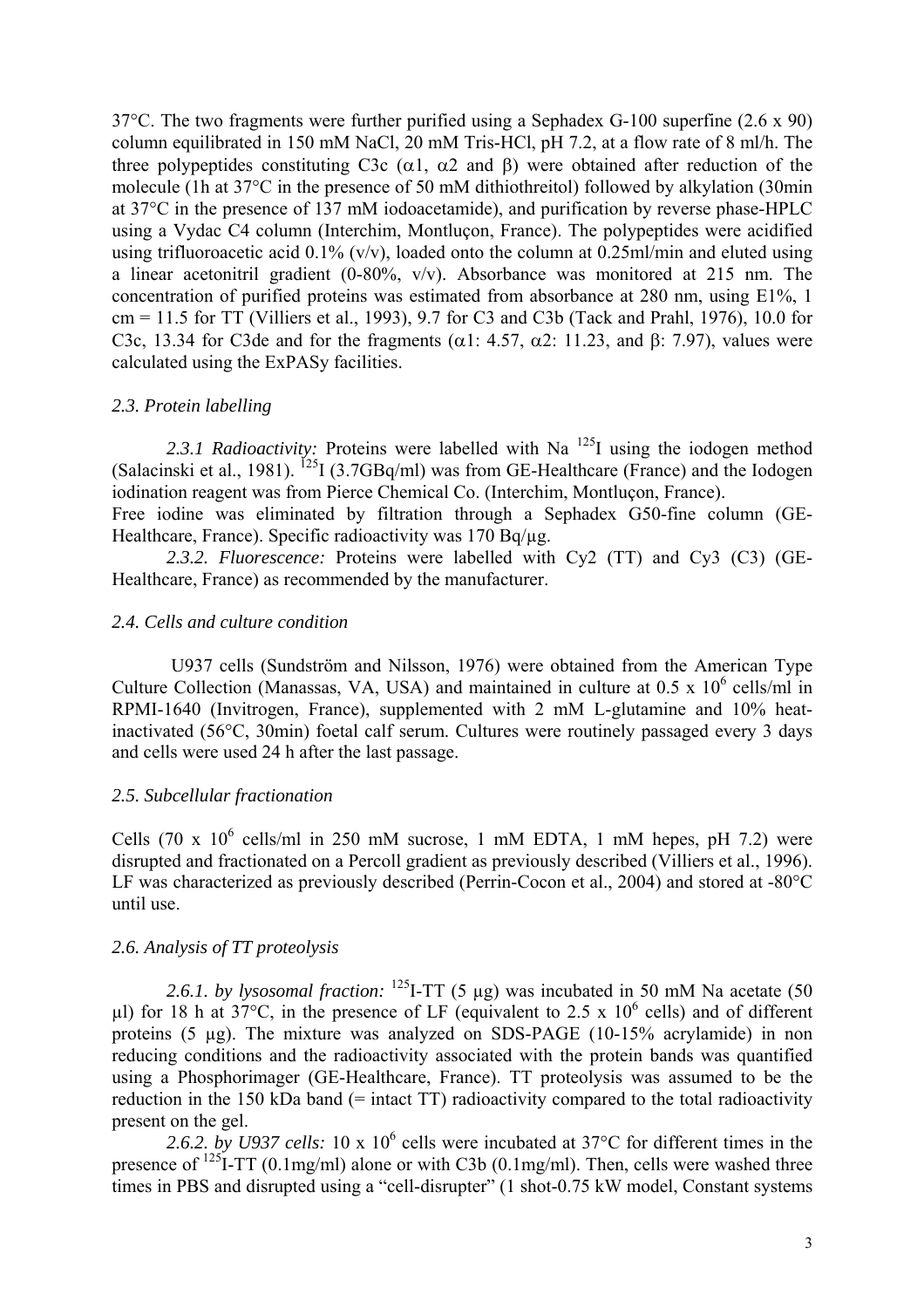Ltd., Warwick, U.K.) with a pressure of 350 bar. Two successive centrifugations were performed first to remove intact cells and membranes (3min at 1,500g) and then to concentrate the subcellular compartments (10min at 10,000g). The pellet was resuspended in 50µl of denaturing buffer (8M urea, 2% SDS, 0.2M tris, pH 8.0) and analysed on SDS-PAGE (7.5% acrylamide).

#### *2.7. Confocal microscopy*

Cells in 100  $\mu$ l culture medium (10<sup>7</sup>/ml) were incubated in the presence of fluorescent TT and C3b (0.1 mg/ml each) at 37°C for 2h. Cells were washed three times in PBS and allowed to adhere on poly-L-lysine-coated lamellas for 40 min at room temperature. Lamellas were washed three times in PBS and cells were fixed with paraformaldehyde 3% (w/v) in PBS, 10min at room temperature. Samples were mounted in Dako fluorescent mounting medium (Beckman Coulter, Roissy CDG, France), sealed, and stored at 4 °C in the dark. Fixed cells were imaged at room temperature using the inverted confocal and two-photon laser-scanning microscope (LSM 510 NLO, Carl Zeiss) equipped with a 40×/1.3 Plan-Neofluar oil immersion objective. The pinhole adjustment to 1 Airy unit resulted in less than 0.7 μm optical slice at 488 nm excitation wavelength. The image plane was chosen to be near the equator of the cell body and nucleus. No significant photobleaching was induced during image acquisition in either detection channel.

#### **3. Results**

# *3.1. Inhibitory effect of C3 upon tetanus toxin (TT) proteolysis by lysosomal fraction (LF)*

In order to assess whether C3 could affect some proteolytic processes,  $^{125}$ I-TT proteolysis by the LF of U937 cells was analyzed in the presence or absence of C3, as described in the Materials and Methods section. As shown in Fig.1, TT is present as two close bands ( $M_r = 150,000$  and 140,000) on SDS-PAGE under non-reducing conditions (lane 1) and is partially proteolyzed by LF (lane 2), as indicated by the appearance of three new major bands ( $M_r = 100,000, 48,000$  and 46,000) together with small fragments ( $M_r < 15,000$ ) migrating with the dye front, and the parallel decrease in band intensity corresponding to intact TT. An additional, fainter, band featuring an apparent  $M_r = 120,000$ can also be detected. When C3 is added to the mixture prior to incubation of TT with LF, a similar electrophoretical pattern is observed, although the amount of non-proteolyzed TT remains higher than in the absence of C3 (lane 3): C3 does therefore not modify the proteolytic fragments generated by LF, but rather at least partially inhibits its proteolytic activity.

The inhibitory effect of C3 on TT proteolysis by LF was confirmed by a kinetic analysis: As shown in Fig.2, in these conditions, only 15% of input TT is proteolyzed after a 24 h incubation in the presence of C3 against 45% in its absence.

#### *3.2. Specificity of the C3 inhibitory effect*

To assess the specificity of the observed C3 inhibitory effect, <sup>125</sup>I-TT was incubated with LF in the presence of various unlabelled proteins (TT=150kDa, C3=185kDa, ovalbumine (Ova)=43kDa, BSA=67kDa, hemoglobine (Hem)=68kDa, IgG2a=150kDa,  $\alpha$ 2-M=4x180kDa) and its proteolysis was quantified after SDS-PAGE. An assay including only  $^{125}I$ -TT and LF was used as reference (100%) proteolysis). As shown in Fig.3A, proteolysis is substantially inhibited only in the presence of C3; the other proteins tested, by contrast, only slightly decrease TT proteolysis by LF. Surprisingly, this is also the case of  $\alpha$ 2-M, which belongs to the same family as C3 (thioester-containing proteins). The observed inhibitory effect is therefore specific to C3. The mild proteolysis inhibitory effect featured by all the tested proteins with the exception of C3 is probably due to the fact that these molecules are all potential substrates for proteases, and therefore potential <sup>125</sup>I-TT competitors for LF proteolysis.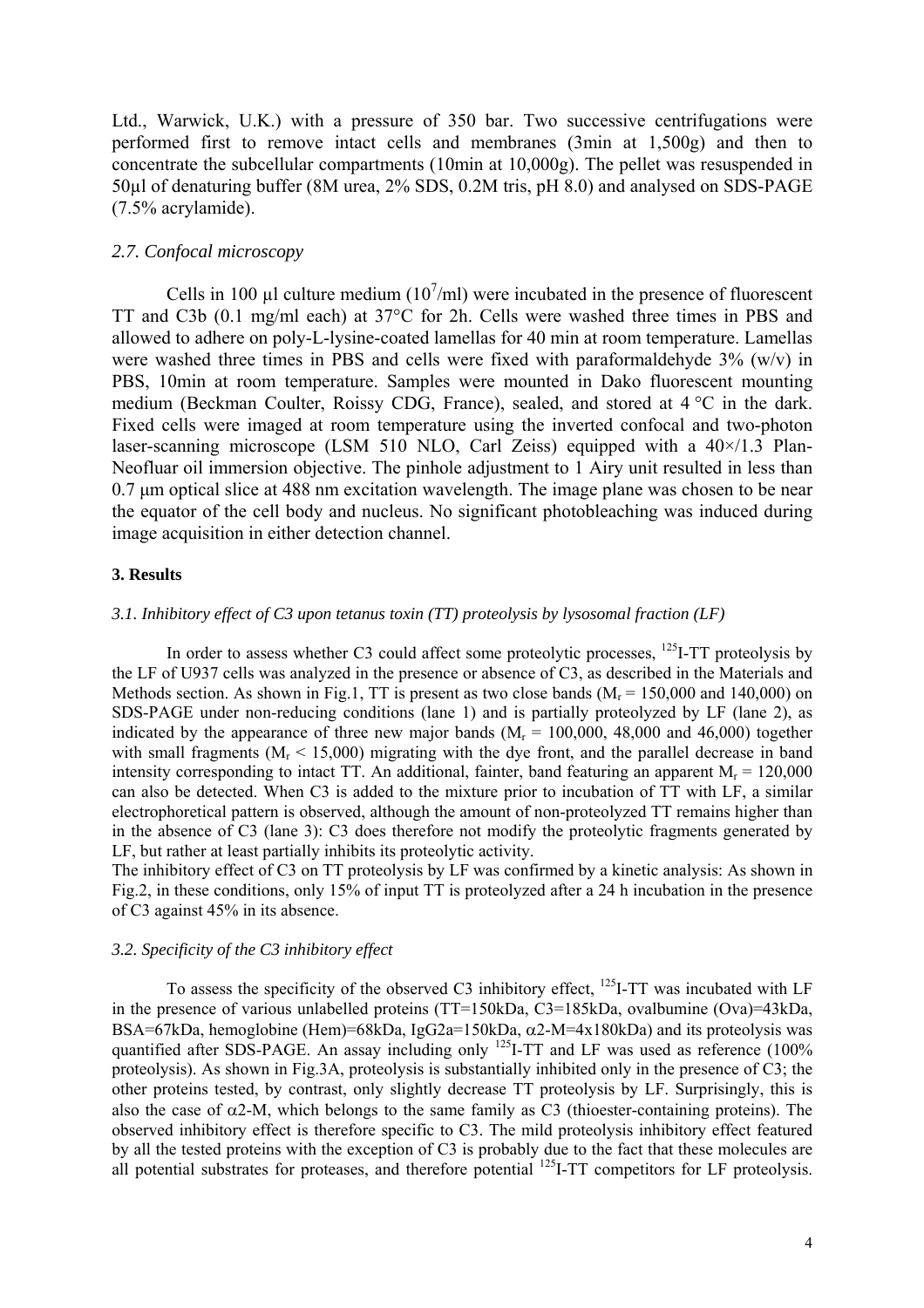Therefore, in the following experiments, the reference assays will always include unlabelled  $TT(5\mu g)$ in order to eliminate the slight inhibition due to this phenomenon and to take in account only the effect due to C3.

#### 3.3. *Identification of the C3 fragment involved in proteolysis inhibition*

Under physiological conditions, C3 undergoes successive proteolytic cleavages leading to various fragments, namely C3b, which is subsequently cleaved into iC3b ( $M_r = 175,000$  and 173 000 respectively), then into C3c ( $M_r = 135,000$ ) and C3de ( $M_r = 40,000$ ) (Villiers and Villiers, 2003). In order to identify the C3 fragment involved in proteolysis inhibition,  $^{125}$ I-TT was incubated with LF in the presence of each of the different C3 fragments and analyzed using SDS-PAGE. As shown in Fig.3B, TT degradation by lysosomal proteases is impaired in the presence of C3, C3b and C3c fragments (40-50% inhibition), but this effect is less significant in the presence of C3de (80%). Therefore, the observed proteolysis inhibitory effect of C3 is related to the C3c fragment. As evidenced using SDS-PAGE (Fig.4A), the C3c fragment (apparent  $M_r = 135,000$  in non reducing conditions) is made of three disulfide-linked polypeptides: the C3  $\beta$  chain (M<sub>r</sub> = 75,000) and the two α chain-derived polypeptides ( $\alpha_1$ , M<sub>r</sub> = 40,000 and  $\alpha_2$ , M<sub>r</sub> = 27,000). We wondered whether the C3c inhibitory effect required the integrity of the molecule. To that aim, C3c was further incubated with trypsin (trypsin/C3c = 1/100, w/w, 2h at 37°C): further cleavage of β,  $\alpha_1$  and  $\alpha_2$  was obtained, leading to three other polypeptides ( $\beta^*$ ,  $M_r = 58,000$ ,  $\alpha_1^*$ ,  $M_r = 34,000$  and  $\alpha_2^*$ ,  $M_r = 23,000$ ). <sup>125</sup>I-TT proteolysis by LF in the presence or absence of trypsin-treated C3c was no longer inhibited by C3c after trypsin digestion (Fig.4B), testifying to the need for the integrity of this fragment. As i) proteolytic activities are present in LF and ii) proteolyzed C3c does not retain any inhibitory effect, we investigated whether the C3 fragment is degraded upon incubation in the presence of LF. C3c is fairly resistant to proteolysis by lysosomal proteases (12.5% degradation upon a 18h incubation, data not shown), which is consistent with its inhibiting activity upon TT degradation by LF.

#### 3.4. *Identification of the C3c domains involved in proteolysis inhibition*

To localize the proteolysis inhibitory activity within C3c, the protein was reduced and we purified its three polypeptide constituents ( $\beta$ ,  $\alpha_1$  and  $\alpha_2$ ) using HPLC (Fig.5A). Each polypeptide was then tested individually for its capacity to inhibit the proteolytic activity of LF. As shown in Fig.5B, whereas reduction of C3c by itself does not abolish its inhibitory effect, neither fragment is alone sufficient to impair TT proteolysis; in other words, the inhibitory effect of C3c, although independent of disulfide bridge integrity, cannot be attributable to only one of its three constitutive peptides.

#### *3.5. Characterisation of the protease family inhibited by C3*

The protease(s) involved in TT proteolysis by LF was (were) characterized by incubating TT and LF in the presence of different inhibitors: DFP, EDTA, pepstatin A, iodoacetic acid . As illustrated in Fig.6, proteolysis of TT is mainly due to DFP-sensitive protease(s) rather than metallo-, acid- or thiol-proteases, as it is affected only slightly by EDTA, pepstatin A or iodoacetic acid (7-15% inhibition), whereas DFP strongly decreases TT proteolysis (58%), to an extent similar to C3 (40%). Moreover, the TT fragments which accumulate upon  $TT + LF$  incubation in the presence of DFP are similar to those observed in the presence of C3 whereas the presence of the other inhibitors leads to a different accumulation of fragments (data not shown). These results suggest that the target-protease(s) for C3 belong(s) to the serine-protease family.

#### 3.6. *Colocalisation of TT and C3 upon cellular internalisation*

To determine if our observations made in a cell free system are physiologically relevant, we have first analysed the localisation of TT and C3b after their uptake by living cells (C3b was used instead of C3 in order to allow C3b internalisation via complement receptors). To do so, U937 were allowed to internalise Cy2- TT and Cy3-C3b at 37°C before being examined by confocal microscopy.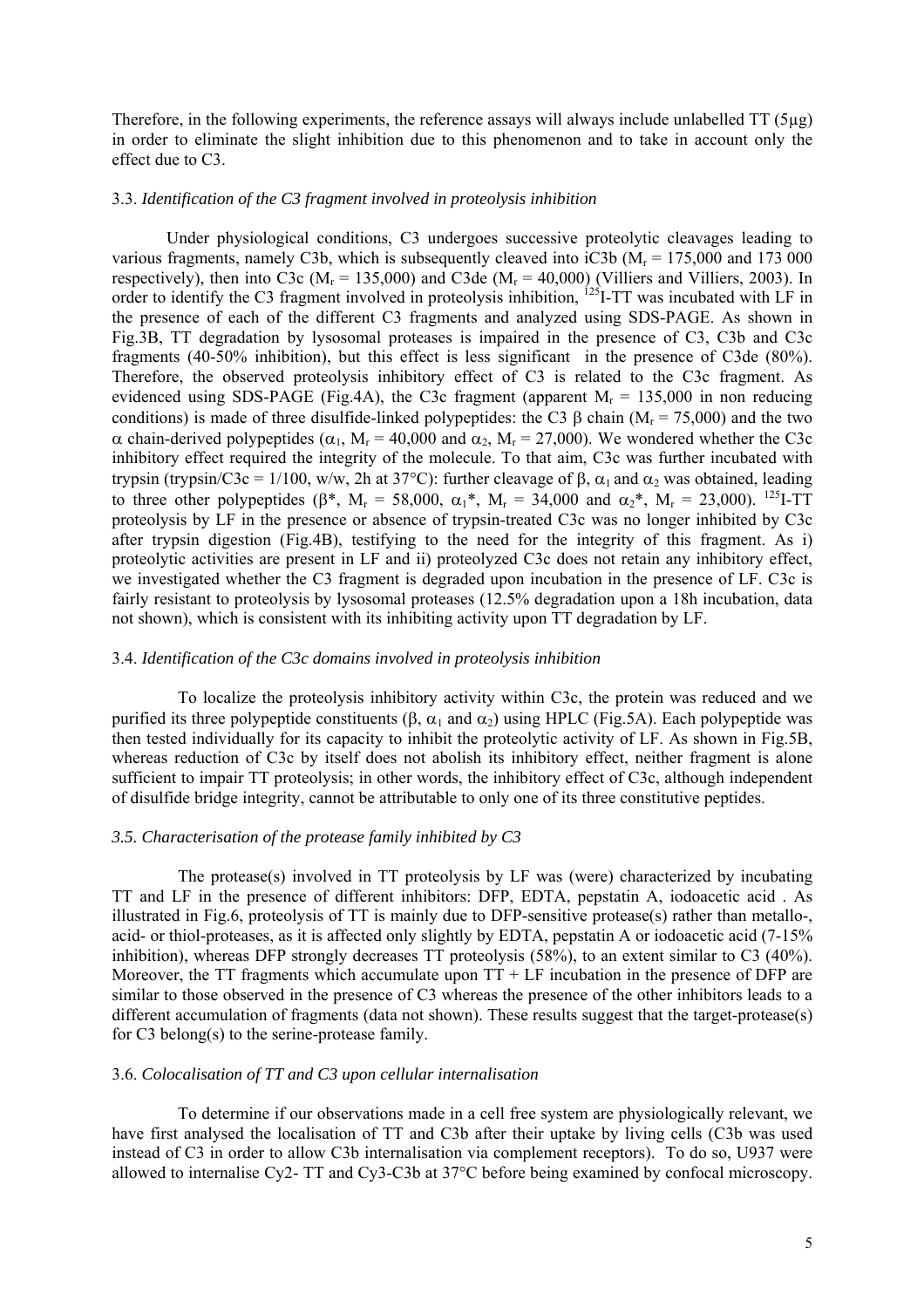As it can be seen in Fig.7, some intracellular compartments contain only C3b. On the contrary and although TT is less efficiently internalised, it always colocalise with C3b as there is always an overlapping of green with red signals (yellow in merged images). One observes this phenomenon whatever the duration of the incubation, from 20min to 2h.

### 3.7. *Inhibitory effect of C3 upon TT proteolysis in U937*

As we demonstrated the inhibitory activity of C3 upon TT proteolysis by LF and the colocalisation of these two proteins after U937 internalisation, we wondered whether C3 could also influence TT proteolysis in living cells. After allowing U937 to internalise <sup>125</sup>I-TT alone or with C3b for different times at 37°C, we analysed TT proteolysis on SDS-PAGE. The quantification of the peak corresponding to intact TT indicates that C3b interferes with intracellular proteolytic activities in living cells as the amount of unproteolysed TT is doubled in presence of C3b, at least during the first 40min after internalisation (Fig. 8).

#### **4. Discussion**

The influence of complement component C3 on Ag presentation has been highlighted since several years. Indeed, it has been demonstrated that C3b modulates Ag processing and presentation by different APC upon covalent binding to Ag (Jacquier-Sarlin et al., 1995; Rey-Millet et al., 1994). Using macrophages from C3-deficient mice, Zhou et al. (Zhou et al., 2006) have presented evidence that C3 also modulates the potency of APC to stimulate the T-cell response, suggesting a potential effect of free C3 on immune reponse. As peptide generation through Ag degradation is a key event for both Ag presentation and T cell stimulation, we wondered whether free C3 could modulate Ag proteolysis in APC. To be able to correlate our present work with previous ones, we used the same Ag model (TT).

Our results demonstrate that proteolysis of TT by the LF from a human monocytic cell line (U937) was impaired by C3. This effect was quite specific of C3, as  $\alpha$ 2-M, another protease inhibitor belonging to the same intramolecular thioester bond-containing family (Armstrong and Quigley, 1999), did not affect TT proteolysis. The specificity of C3 inhibitory effect is strengthened by the fact that all other proteins tested were without effect although they are added at same or greater number of molecules compared to C3, depending on their MW. We further identified C3c as being responsible for inhibiting TT proteolysis by LF. It is noteworthy that C3c retained its proteolysis inhibitory activity even after disulfide disruption, although neither of its three constitutive peptides could individually be accountable for it. This observation could be related to the intrinsic structure of C3c: C3c consists of several domains, one of which is formed by parts of both the  $\beta$ - and  $\alpha$ -chains (Janssen et al., 2005). This  $\beta/\alpha$  intertwined domain, which is not stabilized by a disulfide bridge and is thereby preserved even after reduction of the molecule, which is confirmed by the impossibility of separating the three polypeptides by gel filtration at neutral pH (data not shown). Thus, it is likely that this  $\beta/\alpha$ intertwined domain could be involved in the observed inhibitory effect of C3c.

Previous studies have illustrated the role of C3 in Ag presentation (Jacquier-Sarlin et al., 1995; Rey-Millet et al., 1994; Santoro et al., 1994), and particularly in Ag degradation: indeed, Jacquier-Sarlin et al. reported limited TT proteolysis by B cells in the presence of C3b (Jacquier-Sarlin et al., 1995). Furthermore, antigenic peptides production and loading on MHC II molecules are modified upon covalent binding of C3b to the Ag (Cretin et al., 2007; Serra et al., 1997). It has been shown that the TT-C3b interaction is fairly stable in endosomes, whereas it is gradually disrupted in lysosomes (Rey-Millet et al., 1994). Moreover, LF contains proteolytic activities leading to the generation of C3c-like fragments (Rey-Millet et al., 1993). These results, together with our present work, enable us to suggest a mechanism by which C3b binding to Ag may modulate Ag presentation: after their uptake by APC, Ag-C3b complexes are delivered to lysosomes, where C3c fragments are generated upon lysosomal proteolytic activities. These fragments then interfere with the lysosomal proteases and at least partially inhibit their activity.

This hypothesis is strengthened by our experiments using living cells. First, analysis by confocal microscopy of U937 having internalised TT and C3 showed that C3 is always found in subcellular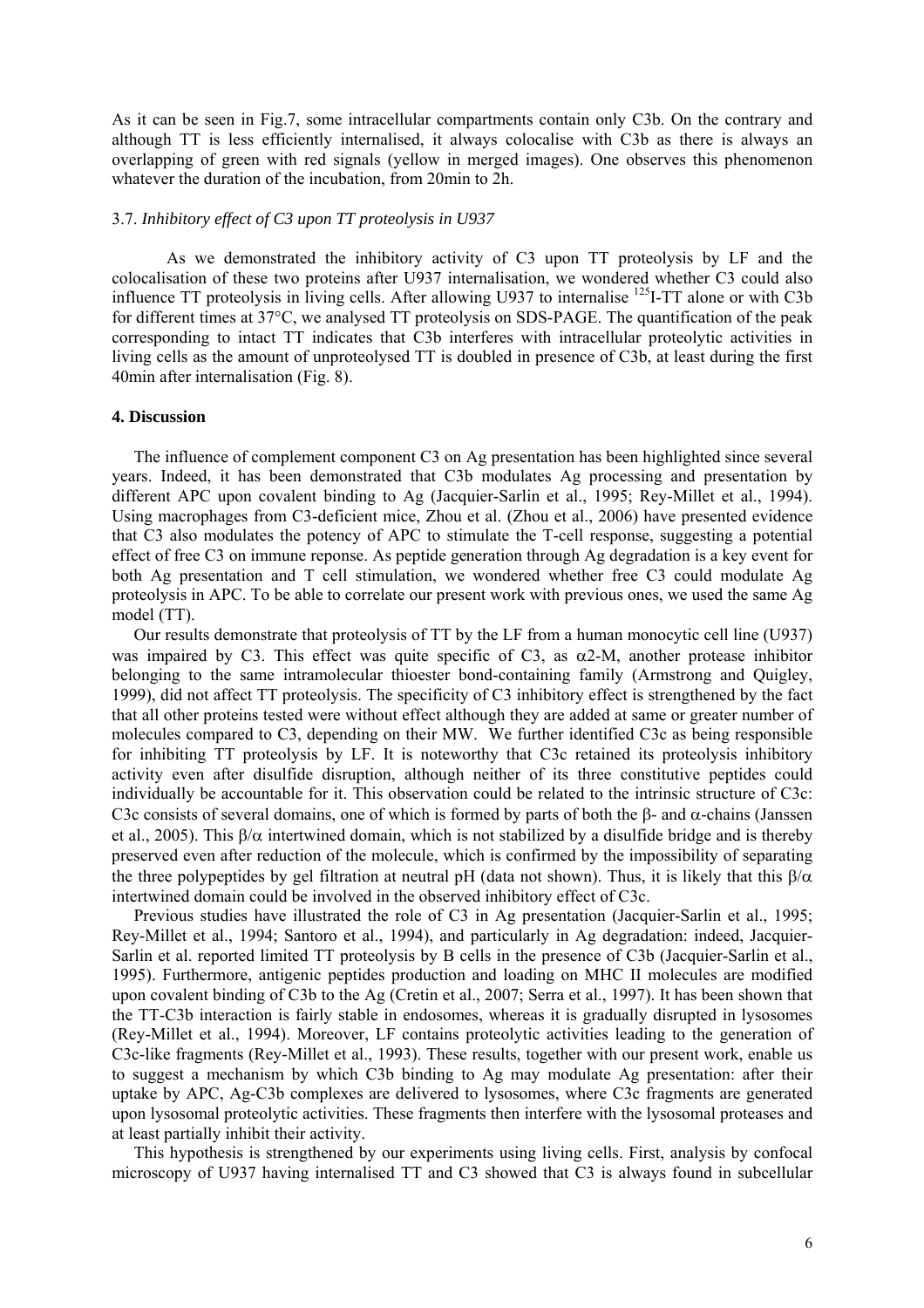compartments containing TT, which makes possible their interaction. The great efficiency of C3 uptake compared to TT is probably due to the presence of C3 receptors at the surface of U937 (CD11b, CD11c, (Lopez-Rodriguez and Corbi, 1997)). Thus, whereas TT is internalised only via pinocytosis and phagocytosis, C3 could enter the cells using both receptor –independent (colocalisation with TT) and receptor -dependent pathway which may lead in this case to a different subcellular localisation (C3 alone) as shown previously on B cells (Perrin-Cocon et al., 2004). Second, the analysis of the intracellular proteolysis of TT by living APC such as U937 demonstrates that C3 is able to exert its inhibitory effect in physiological conditions. This effect decreases with time, but persists at least during the first hour after internalisation. It has been demonstrated that modulation of Ag proteolysis may interferes with Ag presentation, either by increasing or by decreasing production of antigenic peptides suitable for MHC binding (Delamarre et al., 2006; Polla et al., 2007).

The proteases involved in Ag degradation and the mechanisms that control their activities are not yet fully understood and differ according to the Ag and the cells involved (Burster et al., 2005). Cathepsins are often associated with Ag proteolysis (Hewitt et al., 1997; Hsieh et al., 2002; Ruckrich et al., 2006; Shi et al., 1999), but other proteases such as asparagine endopeptidase (AEP) also play an important role (Manoury et al., 1998). In our hands, C3c inhibited TT proteolysis in a way similar to DFP, indicating that the target protease(s) belongs to the serine-protease family; this conclusion is strengthened by the fact that all other protease inhibitors tested had less effect on TT proteolysis. A previous study by Rey-Millet et al. (Rey-Millet et al., 1993) pointed out the presence of a serineprotease activity within LF, but its involvement in Ag processing had not been established. Most attempts to identify the proteases accounting for intracellular Ag proteolysis are usually indirect, consisting in the analysis of Ag presentation to T cells in the presence of different inhibitors. Ag degradation has either a creative or a destructive effect, mainly depending on MHC restriction (Puri and Factorovich, 1988; Takahashi et al., 1989). Nevertheless, inhibition of Ag degradation is often related to increased Ag presentation, as demonstrated using protease inhibitors (Vidard et al., 1991), antigen resistant to degradation (Delamarre et al., 2006) or modulation of intravacuolar pH (Savina et al., 2006). Indeed, reduced intracellular proteolysis avoids the destruction of T cell epitopes, favoring the production of peptide-MHC classs II complexes. This is particularly important in cells such as macrophages which possess elevated degradation capacity due to their high protease content. Here, we provide direct evidence for the control of Ag proteolysis by C3c, which could be related to the previously described C3-mediated enhancement of Ag presentation and, more generally, of the establishment of a specific immune response. C3 is therefore directly involved in Ag degradation by APC through at least two distinct mechanisms: i) C3b modulates Ag trafficking within the APC (Perrin-Cocon et al., 2004) thereby potentially affecting Ag processing through modified protease activities located within the intracellular compartments, and ii) C3 directly inhibits Ag proteolysis by lysosomal proteases, as illustrated by our results. The C3 present in APC could be of extracellular origin, via C3b binding to exogenous Ag, as well as of intracellular origin, since C3 is synthesized by various APC such as dendritic cells (Peng et al., 2006) or macrophages (Fischer et al., 1998). Whether endogenous C3 could influence Ag proteolysis in the same way as exogenous C3 or not remains to be established. Nevertheless, the relevance of the role of C3 in Ag presentation "in vivo" has been highlighted by Zhou et al.(Zhou et al., 2006), who demonstrated that stimulation of alloreactive T cells is impaired in C3-deficient mice.

The capacity of C3c to control lysosomal degradation could provide an explanation as to why induction of an increased Ab response in mice requires injection of three C3d molecules bound to Ag (Dempsey et al., 1996) versus a single molecule of C3b (Villiers et al., 1999). Indeed, only C3b allows local production of C3c which could control Ag proteolysis favouring Ag presentation, while Ag uptake can be ensured by both C3b and C3d.

In conclusion, our results, by revealing a novel role for C3, supplement the integrative view on the modulatory role of C3 in acquired immune response, and especially on Ag processing: C3 acts at different levels such as Ag uptake (Villiers et al., 1996), intracellular Ag trafficking and targeting (Perrin-Cocon et al., 2004), proteolytic machinery of Ag processing (these results), Ag peptide editing (Cretin et al., 2007) and loading on MHC II molecules (Serra et al., 1997), all of these increasing Ag presentation efficiency (Jacquier-Sarlin et al., 1995) and thus the quality of the acquired immune response (Dempsey et al., 1996; Villiers et al., 1999).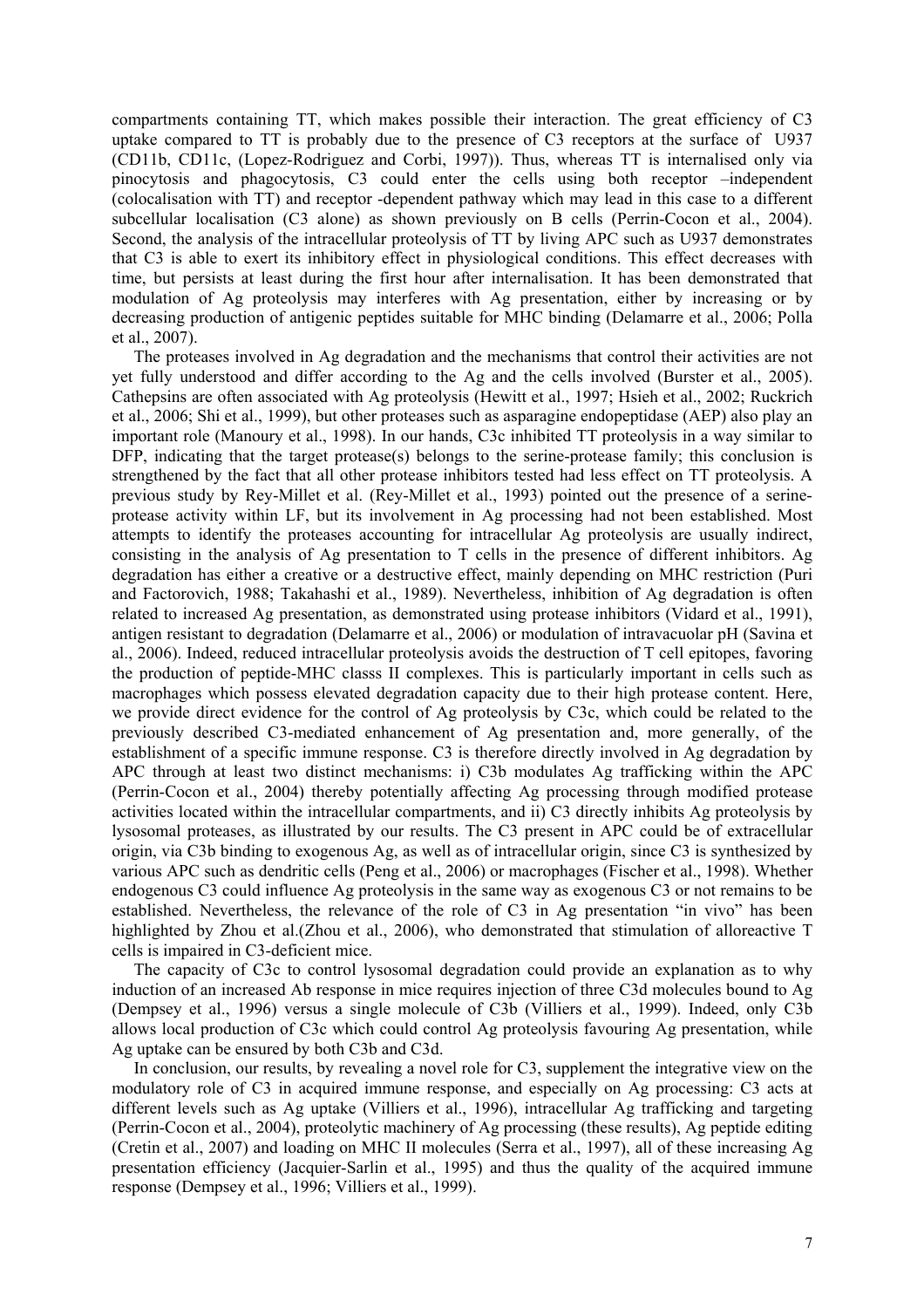#### **References**

- Al Salihi, A., Ripoche, J., Pruvost, L., Fontaine, M., 1982. Purification of complement components by hydrophobic affinity chromatography on phenyl-sepharose: purification of human C5. FEBS Lett 150, 238-242.
- Armstrong, P. B., Quigley, J. P., 1999. Alpha2-macroglobulin: an evolutionarily conserved arm of the innate immune system. Dev Comp Immunol 23, 375-390.
- Bottger, E. C., Metzger, S., Bitter-Suermann, D., Stevenson, G., Kleindienst, S., Burger, R., 1986. Impaired humoral immune response in complement C3-deficient guinea pigs: absence of secondary antibody response. Eur J Immunol 16, 1231-1235.
- Burster, T., Beck, A., Tolosa, E., Schnorrer, P., Weissert, R., Reich, M., Kraus, M., Kalbacher, H., Haring, H. U., Weber, E., Overkleeft, H., Driessen, C., 2005. Differential processing of autoantigens in lysosomes from human monocyte-derived and peripheral blood dendritic cells. J Immunol 175, 5940-5949.
- Carroll, M. C., 2004. The complement system in regulation of adaptive immunity. Nat Immunol 5, 981-986.
- Cherukuri, A., Cheng, P. C., Sohn, H. W., Pierce, S. K., 2001. The CD19/CD21 complex functions to prolong B cell antigen receptor signaling from lipid rafts. Immunity 14, 169-179.
- Cretin, F. C., Serra, V. A., Villiers, M. B., Laharie, A. M., Marche, P. N., Gabert, F. M., 2007. C3b complexation diversifies naturally processed T cell epitopes. Mol Immunol 44, 2893-2899.
- Delamarre, L., Couture, R., Mellman, I., Trombetta, E. S., 2006. Enhancing immunogenicity by limiting susceptibility to lysosomal proteolysis. J Exp Med 203, 2049-2055.
- Delamarre, L., Pack, M., Chang, H., Mellman, I., Trombetta, E. S., 2005. Differential lysosomal proteolysis in antigen-presenting cells determines antigen fate. Science 307, 1630-1634.
- Dempsey, P. W., Allison, M. E., Akkaraju, S., Goodnow, C. C., Fearon, D. T., 1996. C3d of complement as a molecular adjuvant: bridging innate and acquired immunity. Science 271, 348-350.
- Dodds, A. W., Law, S. K., 1988. Structural basis of the binding specificity of the thioester-containing proteins, C4, C3 and alpha-2-macroglobulin. Complement 5, 89-97.
- Einstein, L. P., Hansen, P. J., Ballow, M., Davis, A. E., 3rd, Davis, J. S. t., Alper, C. A., Rosen, F. S., Colten, H. R., 1977. Biosynthesis of the third component of complement (C3) in vitro by monocytes from both normal and homozygous C3-deficient humans. J Clin Invest 60, 963- 969.
- Fearon, D. T., Carter, R. H., 1995. The CD19/CR2/TAPA-1 complex of B lymphocytes: linking natural to acquired immunity. Annu Rev Immunol 13, 127-149.
- Fischer, M. B., Ma, M., Hsu, N. C., Carroll, M. C., 1998. Local synthesis of C3 within the splenic lymphoid compartment can reconstitute the impaired immune response in C3-deficient mice. J Immunol 160, 2619-2625.
- Hawlisch, H., Wills-Karp, M., Karp, C. L., Kohl, J., 2004. The anaphylatoxins bridge innate and adaptive immune responses in allergic asthma. Mol Immunol 41, 123-131.
- Hewitt, E. W., Treumann, A., Morrice, N., Tatnell, P. J., Kay, J., Watts, C., 1997. Natural processing sites for human cathepsin E and cathepsin D in tetanus toxin: implications for T cell epitope generation. J Immunol 159, 4693-4699.
- Hsieh, C. S., deRoos, P., Honey, K., Beers, C., Rudensky, A. Y., 2002. A role for cathepsin L and cathepsin S in peptide generation for MHC class II presentation. J Immunol 168, 2618-2625.
- Jacquier-Sarlin, M. R., Gabert, F. M., Villiers, M. B., Colomb, M. G., 1995. Modulation of antigen processing and presentation by covalently linked complement C3b fragment. Immunology 84, 164-170.
- Janssen, B. J., Huizinga, E. G., Raaijmakers, H. C., Roos, A., Daha, M. R., Nilsson-Ekdahl, K., Nilsson, B., Gros, P., 2005. Structures of complement component C3 provide insights into the function and evolution of immunity. Nature 437, 505-511.
- Law, S. K., Lichtenberg, N. A., Levine, R. P., 1979. Evidence for an ester linkage between the labile binding site of C3b and receptive surfaces. J Immunol 123, 1388-1394.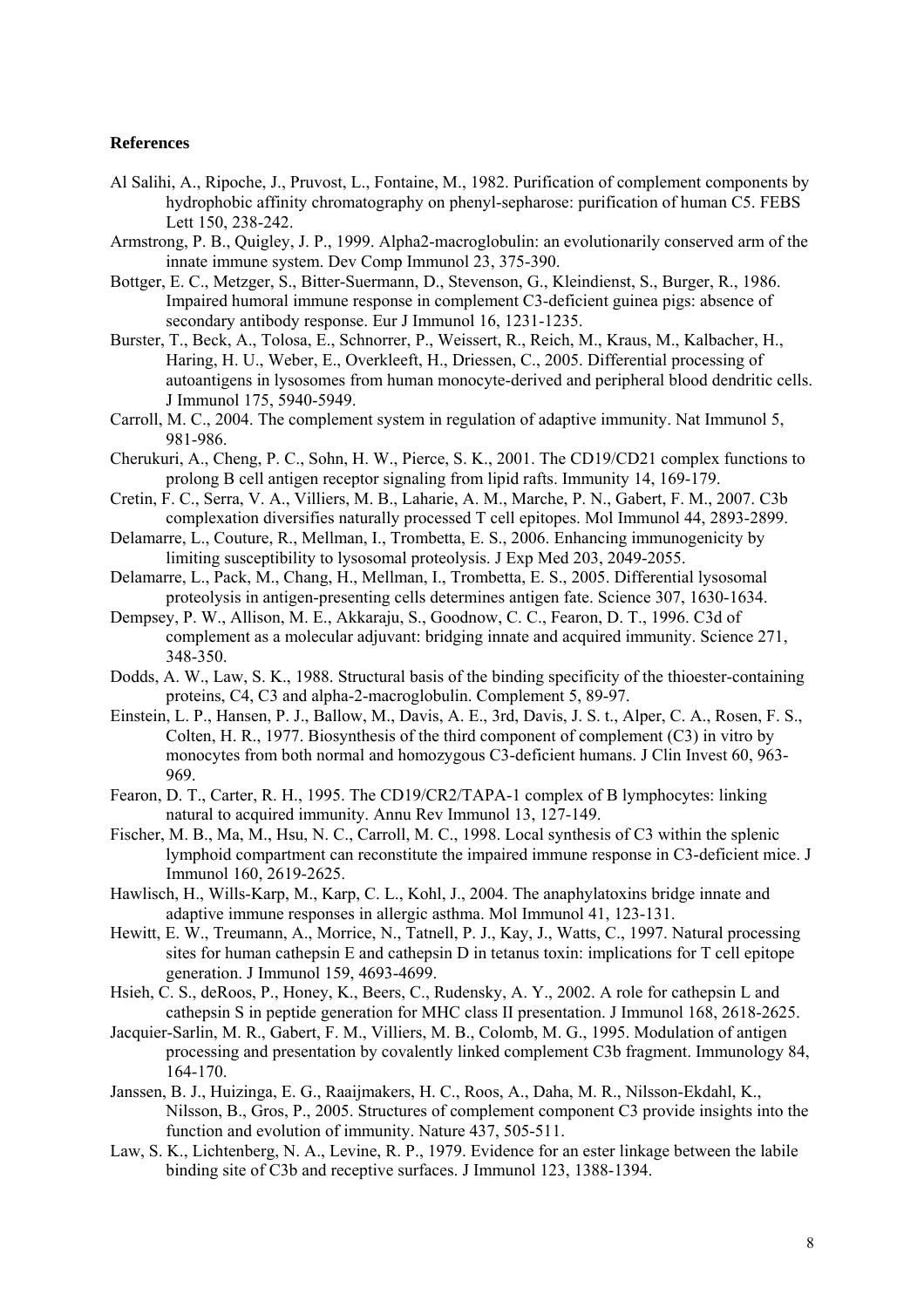Lopez-Rodriguez, C., Corbi, A. L., 1997. PU.1 negatively regulates the CD11c integrin gene promoter through recognition of the major transcriptional start site. Eur J Immunol 27, 1843-1847.

- Manoury, B., Hewitt, E. W., Morrice, N., Dando, P. M., Barrett, A. J., Watts, C., 1998. An asparaginyl endopeptidase processes a microbial antigen for class II MHC presentation. Nature 396, 695- 699.
- Morgan, B. P., Marchbank, K. J., Longhi, M. P., Harris, C. L., Gallimore, A. M., 2005. Complement: central to innate immunity and bridging to adaptive responses. Immunol Lett 97, 171-179.
- Ochs, H. D., Wedgwood, R. J., Frank, M. M., Heller, S. R., Hosea, S. W., 1983. The role of complement in the induction of antibody responses. Clin Exp Immunol 53, 208-216.
- Peng, Q., Li, K., Patel, H., Sacks, S. H., Zhou, W., 2006. Dendritic cell synthesis of C3 is required for full T cell activation and development of a Th1 phenotype. J Immunol 176, 3330-3341.
- Pepys, M. B., 1974. Role of complement in induction of antibody production in vivo. Effect of cobra factor and other C3-reactive agents on thymus-dependent and thymus-independent antibody responses. J Exp Med 140, 126-145.
- Perrin-Cocon, L. A., Villiers, C. L., Salamero, J., Gabert, F., Marche, P. N., 2004. B cell receptors and complement receptors target the antigen to distinct intracellular compartments. J Immunol 172, 3564-3572.
- Polla, B. S., Gabert, F., Peyrusse, B. M., Jacquier-Sarlin, M. R., 2007. Increased proteolysis of diphtheria toxin by human monocytes after heat shock: a subsidiary role for heat-shock protein 70 in antigen processing. Immunology 120, 230-241.
- Puri, J., Factorovich, Y., 1988. Selective inhibition of antigen presentation to cloned T cells by protease inhibitors. J Immunol 141, 3313-3317.
- Rey-Millet, C. A., Chesne, S., Colomb, M. G., 1993. Associated complement C3b. Towards an understanding of its intracellular modifications. Mol Immunol 30, 855-864.
- Rey-Millet, C. A., Villiers, C. L., Gabert, F. M., Chesne, S., Colomb, M. G., 1994. C3b covalently associated to tetanus toxin modulates TT processing and presentation by U937 cells. Mol Immunol 31, 1321-1327.
- Ruckrich, T., Brandenburg, J., Cansier, A., Muller, M., Stevanovic, S., Schilling, K., Wiederanders, B., Beck, A., Melms, A., Reich, M., Driessen, C., Kalbacher, H., 2006. Specificity of human cathepsin S determined by processing of peptide substrates and MHC class II-associated invariant chain. Biol Chem 387, 1503-1511.
- Salacinski, P. R. P., McLean, C., Sykes, J. E. C., Clement-Jones, V. V., Lowry, P. J., 1981. Iodination of proteins, glycoproteins and peptides using a solid phase oxidising agent, 1,3,4,6 tetrachloro-3,6 diphenyl glycoluril (Iodogen). Anal Biochem 117, 136-146.
- Santoro, L., Drouet, C., Reboul, A., Mach, J. P., Colomb, M. G., 1994. Covalent binding of C3b to monoclonal antibodies selectively up-regulates heavy chain epitope recognition by T cells. Eur J Immunol 24, 1620-1626.
- Savina, A., Jancic, C., Hugues, S., Guermonprez, P., Vargas, P., Moura, I. C., Lennon-Dumenil, A. M., Seabra, M. C., Raposo, G., Amigorena, S., 2006. NOX2 controls phagosomal pH to regulate antigen processing during crosspresentation by dendritic cells. Cell 126, 205-218.
- Schulman, E. S., Post, T. J., Henson, P. M., Giclas, P. C., 1988. Differential effects of the complement peptides, C5a and C5a des Arg on human basophil and lung mast cell histamine release. J Clin Invest 81, 918-923.
- Serra, V. A., Cretin, F., Pepin, E., Gabert, F. M., Marche, P. N., 1997. Complement C3b fragment covalently linked to tetanus toxin increases lysosomal sodium dodecyl sulfate-stable HLA-DR dimer production. Eur J Immunol 27, 2673-2679.
- Shi, G. P., Villadangos, J. A., Dranoff, G., Small, C., Gu, L., Haley, K. J., Riese, R., Ploegh, H. L., Chapman, H. A., 1999. Cathepsin S required for normal MHC class II peptide loading and germinal center development. Immunity 10, 197-206.
- Sim, R. B., Twose, T. M., Paterson, D. S., Sim, E., 1981. The covalent-binding reaction of complement component C3. Biochem J 193, 115-127.
- Sundström, G., Nilsson, K., 1976. Establishment and characterization of a human histiocytic cell-line (U937). Int J Cancer 17, 565-577.
- Tack, B. D., Prahl, J. W., 1976. Third component of human complement: purification from plasma and physicochemical characterization. Biochemistry 15, 4513-4521.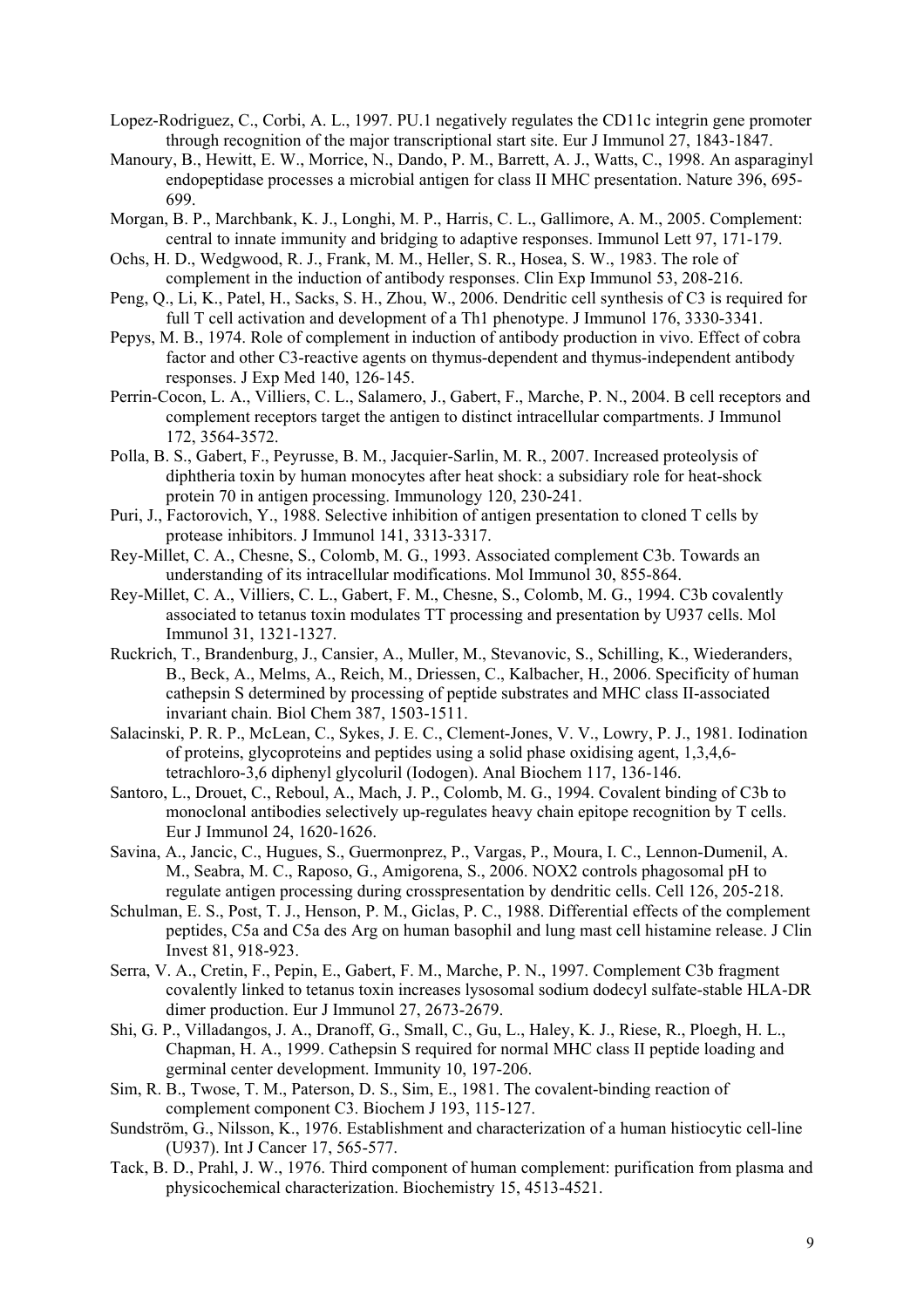- Takafuji, S., Tadokoro, K., Ito, K., Dahinden, C. A., 1994. Degranulation from human eosinophils stimulated with C3a and C5a. Int Arch Allergy Immunol 104 Suppl 1, 27-29.
- Takahashi, H., Cease, K. B., Berzofsky, J. A., 1989. Identification of proteases that process distinct epitopes on the same protein. J Immunol 142, 2221-2229.
- Vidard, L., Rock, K. L., Benacerraf, B., 1991. The generation of immunogenic peptides can be selectively increased or decreased by proteolytic enzyme inhibitors. J Immunol 147, 1786- 1791.
- Villiers, C. L., Villiers, M. B., 2003. Modifications of the properties of C3 complement protein after proteolytic cleavage. Recent Res. Devel. Biochem. 4, 685-696.
- Villiers, M. B., Gabert, F. M., Jacquier, M. R., Villiers, C. L., Colomb, M. G., 1993. Involvement of the Zn-binding region of tetanus toxin in B and T recognition. Influence of Zn fixation. Mol Immunol 30, 129-136.
- Villiers, M. B., Marche, P. N., Villiers, C. L., 2003. Improvement of long-lasting response and antibody affinity by the complexation of antigen with complement C3b. Int Immunol 15, 91- 95.
- Villiers, M. B., Perrin-Cocon, L., Marche, P. N., Villiers, C. L., 2004. Complement receptors and B lymphocytes. Crit Rev Immunol 24, 465-478.
- Villiers, M. B., Villiers, C. L., Jacquier-Sarlin, M. R., Gabert, F. M., Journet, A. M., Colomb, M. G., 1996. Covalent binding of C3b to tetanus toxin: influence on uptake/internalization of antigen by antigen-specific and non-specific B cells. Immunology 89, 348-355.
- Villiers, M. B., Villiers, C. L., Laharie, A. M., Marche, P. N., 1999. Amplification of the antibody response by C3b complexed to antigen through an ester link. J Immunol 162, 3647-3652.
- Villiers, M. B., Villiers, C. L., Wright, J. F., Maison, C. M., Colomb, M. G., 1991. Formation of covalent C3b-tetanus toxin complexes: a tool for the in vitro study of antigen presentation. Scand J Immunol 34, 585-595.
- Wagner, C., Hansch, G. M., 2006. Receptors for complement C3 on T-lymphocytes: relics of evolution or functional molecules? Mol Immunol 43, 22-30.
- Wagner, C., Ochmann, C., Schoels, M., Giese, T., Stegmaier, S., Richter, R., Hug, F., Hansch, G. M., 2006. The complement receptor 1, CR1 (CD35), mediates inhibitory signals in human Tlymphocytes. Mol Immunol 43, 643-651.
- Walport, M. J., 2001. Complement. Second of two parts. N Engl J Med 344, 1140-1144.
- Weiss, L., Fischer, E., Haeffner-Cavaillon, N., Jouvin, M. H., Appay, M. D., Bariety, J., Kazatchkine, M., 1989. The human C3b receptor (CR1). Adv Nephrol Necker Hosp 18, 249-269.
- Zhou, W., Patel, H., Li, K., Peng, Q., Villiers, M. B., Sacks, S. H., 2006. Macrophages from C3 deficient mice have impaired potency to stimulate alloreactive T cells. Blood 107, 2461-2469.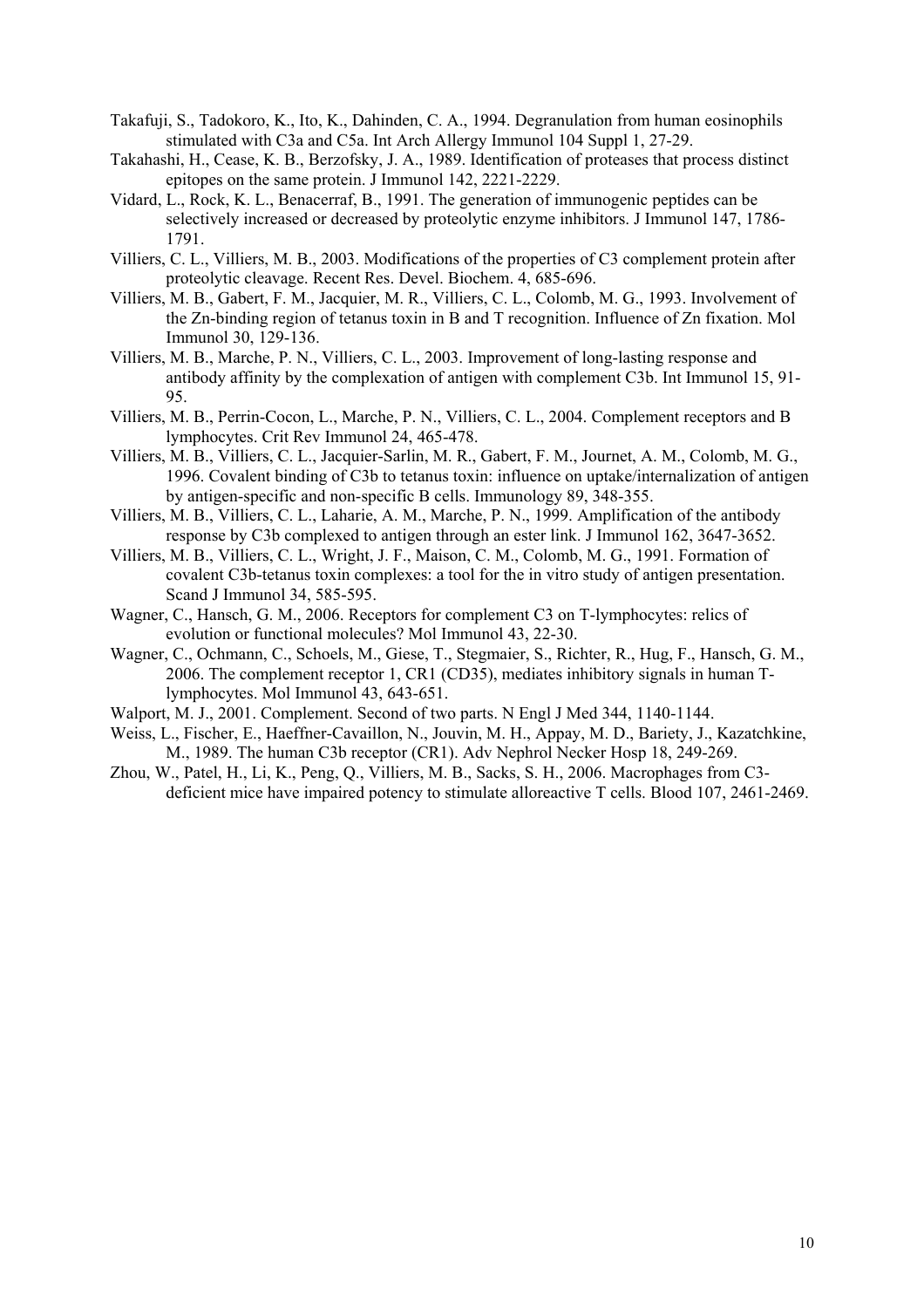# **Figure Captions**

Fig. 1. TT proteolysis by LF. <sup>125</sup>I-TT (5 µg) was incubated for 18 h at 37°C in the presence or absence of LF from U937 cells  $(2.5 \times 10^6 \text{ cells})$  and of C3 (5 µg). The mixture was analyzed by SDS-PAGE under non reducing conditions (A). The radioactivity associated with the protein bands was quantified using a phosphorimager (B).

Fig. 2. Kinetic analysis of TT proteolysis by LF in the presence or absence of C3. <sup>125</sup>I-TT (5 µg) was incubated at 37 $\degree$ C for different times in the presence of LF from U937 cells (2.5 x 10 $\degree$  cells) and of C3 (5 µg). TT proteolysis was analyzed by SDS-PAGE and quantified as described in Materials and Methods. Results are given as means  $\pm SD$  from at least three separate experiments.

Fig. 3. Specificity of the C3 inhibitory effect and identification of the C3 fragments involved. <sup>125</sup>I-TT (5 µg) was incubated for 18 h at 37°C in the presence of LF from U937 cells (2.5 x 10<sup>6</sup> cells) and of 5  $\mu$ g of various proteins: A) TT, C3, ovalbumine (Ova), BSA, hemoglobine (Hem), IgG2a,  $\alpha$ 2-M and B) C3 fragments. 125I-TT proteolysis was analyzed by SDS-PAGE and quantified as described in Materials and Methods. (A) 100% proteolysis was determined using an assay including only <sup>125</sup>I-TT + LF (Ctl). (B) 100% proteolysis was determined using an assay including  $^{125}I\text{-}TT$  + LF and unlabelled TT (Ctl). Results are given as means ±SD from at least three separate experiments.

Fig. 4. Loss of the C3 inhibitory effect after C3c cleavage. (A) SDS-PAGE analysis of C3c (5 µg) in non reducing (NR) and reducing (R) conditions before and after cleavage by trypsin (see Materials and Methods). (B) TT proteolysis by LF in the presence of intact or trypsin-proteolyzed C3c. <sup>125</sup>I-TT (5  $\mu$ g) was incubated for 18 h at 37°C in the presence of LF from U937 cells (2.5 x 10<sup>6</sup> cells) and C3c (5 µg) treated or not by trypsin. TT proteolysis was analyzed by SDS-PAGE and quantified as described in Materials and Methods. 100% proteolysis was determined using an assay including  $^{125}$ I-TT + LF and unlabelled TT. Results are given as means ±SD from at least three separate experiments.

Fig. 5. Identification of C3c domains involved in proteolysis inhibition. After reduction and alkylation of C3c, the different polypeptides were purified by reverse phase-HPLC on a Vydac C4 column (see Materials and Methods). (A) Elution profile. (B) TT proteolysis by LF in the presence of reduced or non reduced C3c or each of its constitutive peptides. <sup>125</sup>I-TT (5 µg) was incubated for 18 h at 37°C in the presence of LF from U937 cells (2.5 x  $10^6$  cells) and C3c or its peptides (5 µg). TT proteolysis was analyzed by SDS-PAGE and quantified as described in Materials and Methods. 100% proteolysis was determined using an assay including  $^{125}I-TT+LF$  and unlabelled TT (Ctl). Results are given as means ±SD from at least three separate experiments.

Fig. 6. Characterization of the lysosomal protease family involved in TT proteolysis. <sup>125</sup>I-TT (5 µg) was incubated for 18 h at 37°C in the presence of LF from U937 cells (2.5 x 10<sup>6</sup> cells) and C3 (5  $\mu$ g) or different protease inhibitors (DFP, EDTA, iodoacetic acid (5mM) or pepstatin A (1.5µM)). TT proteolysis was analyzed by SDS-PAGE and quantified as described in Materials and Methods. 100% proteolysis was determined using an assay including  $^{125}I-TT+LF$  and unlabelled TT (Ctl). Results are given as means  $\pm$ SD from at least three separate experiments.

Fig. 7. Localisation of internalised TT and C3b by confocal microscopy. U937 were incubated at 37°C for 2h in the presence of Cy3-C3b and Cy2-TT. Merged images of red (C3b) and green (TT) fluorescence are shown.

Fig. 8. TT proteolysis by U937 in the presence or absence of C3b. <sup>125</sup>I-TT (100µg) was internalised by U937 (10 x 10<sup>6</sup> cells) at 37°C for the indicated times in the presence or not of C3b (100µg). After cell disruption, samples were treated as described in Materials and Methods and analysed by SDS-PAGE. Residual intact TT was quantified after 20, 40 and 60min incubation as described in Materials and Methods. Results are given as means ±SD from at least three separate experiments.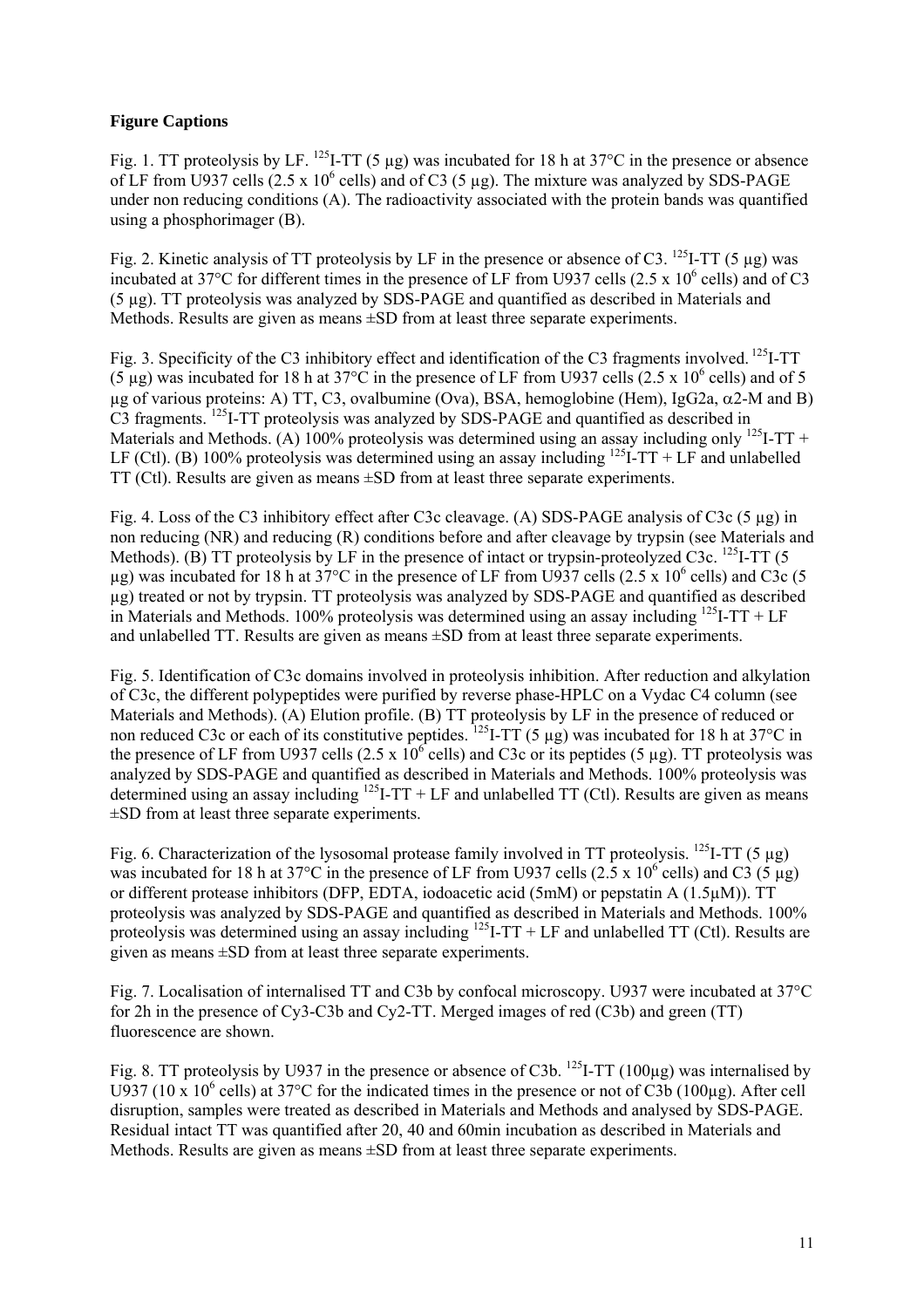

**Figure 1**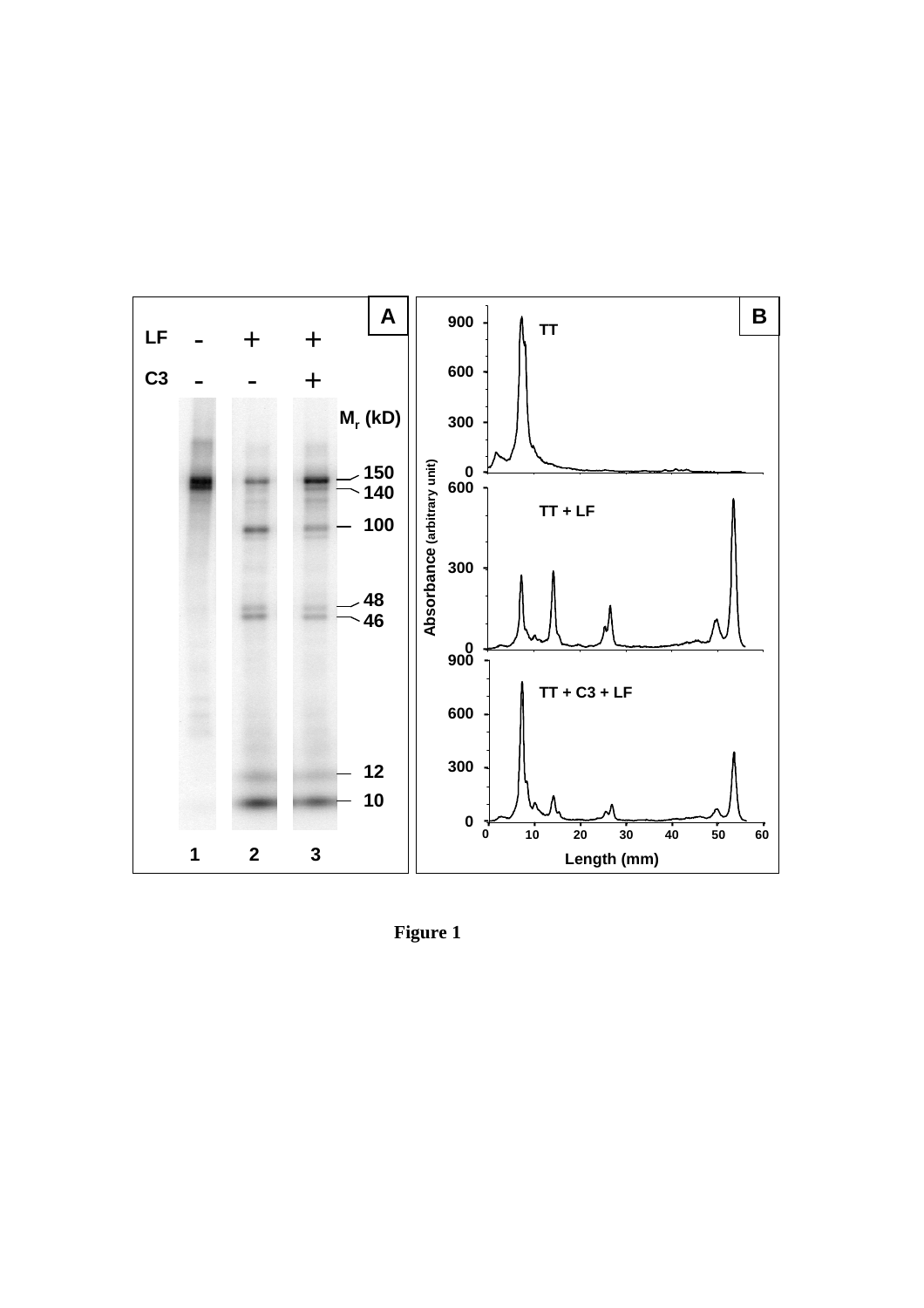

**Figure 2**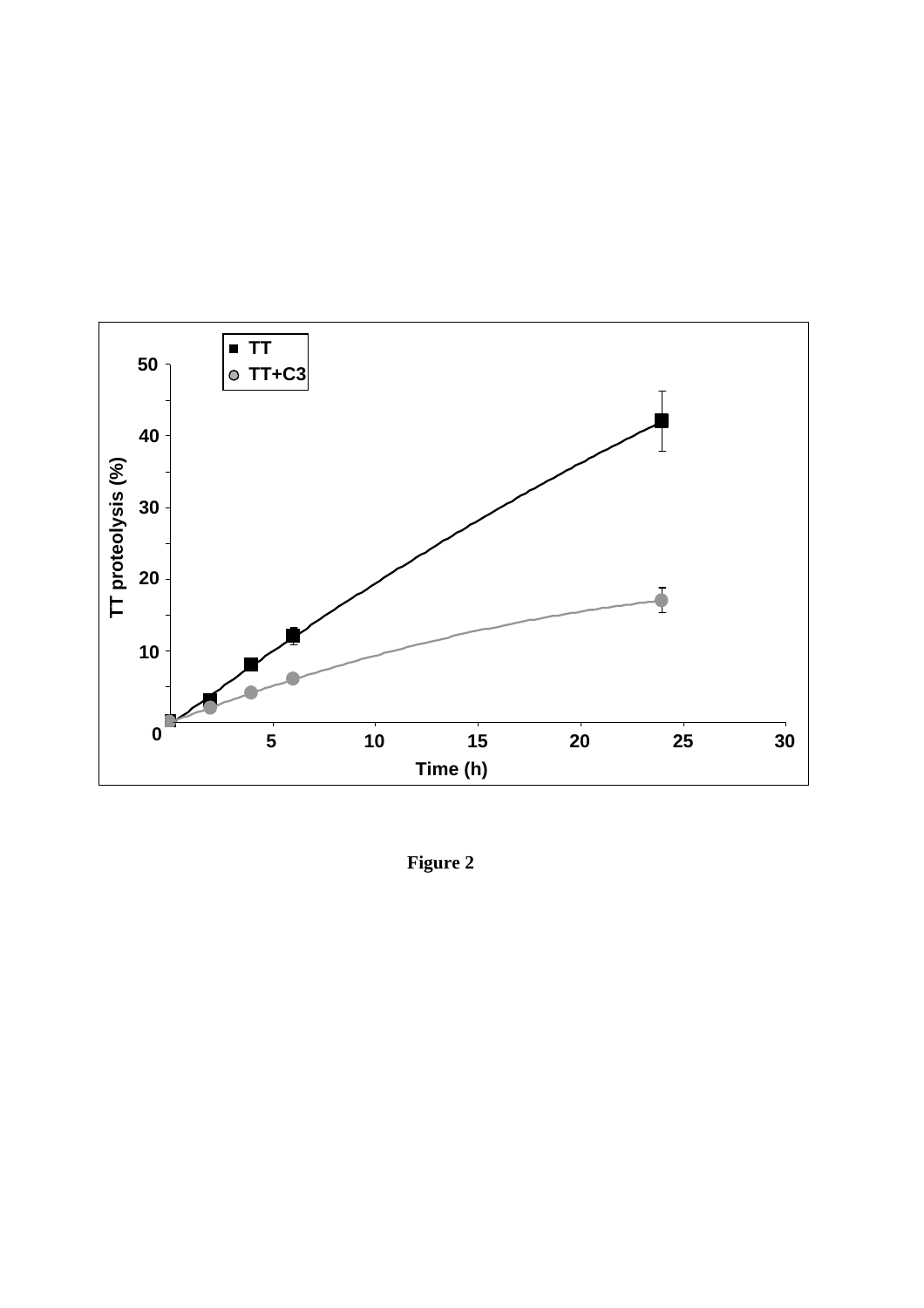



**Figure 3**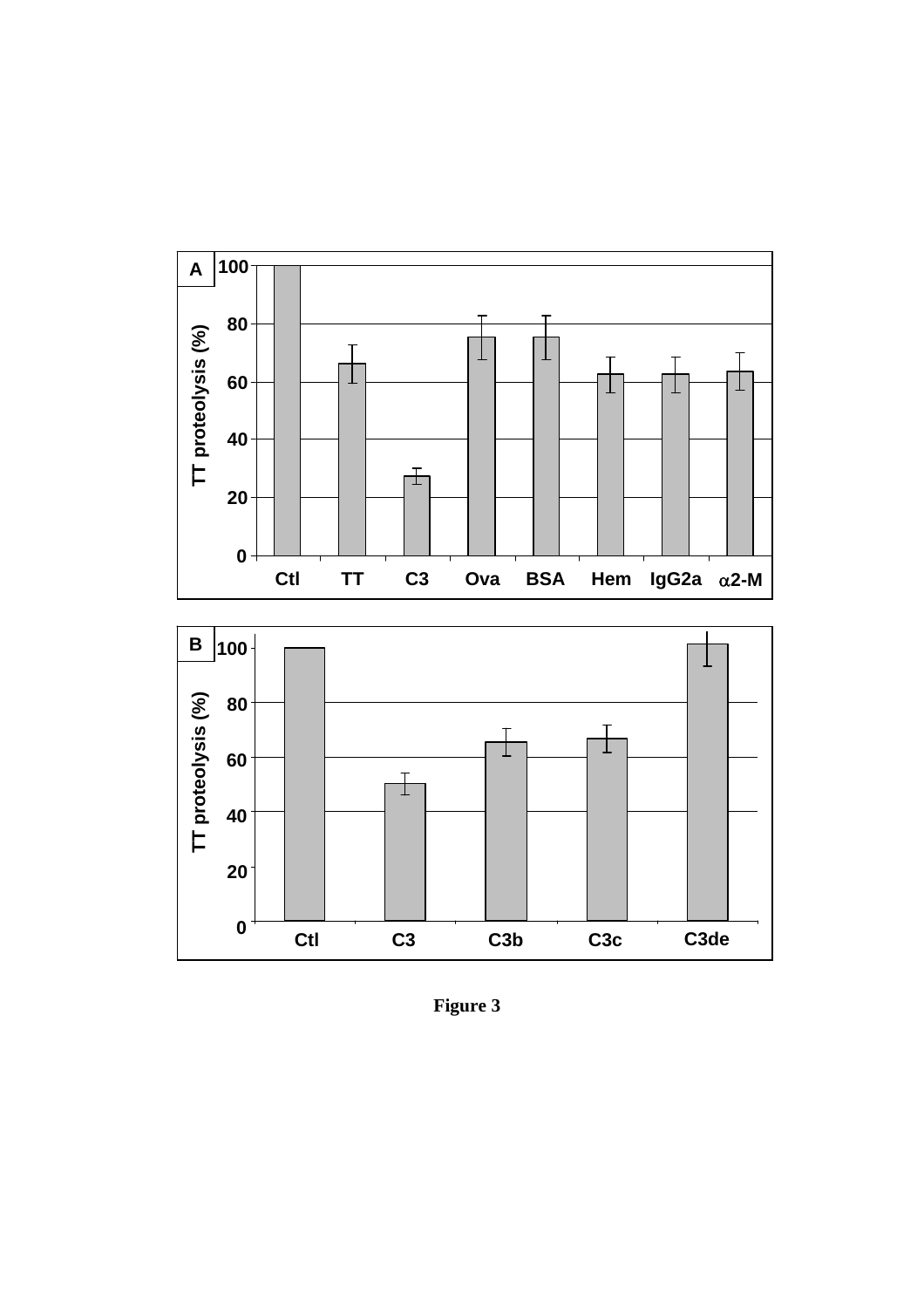



**Figure 4**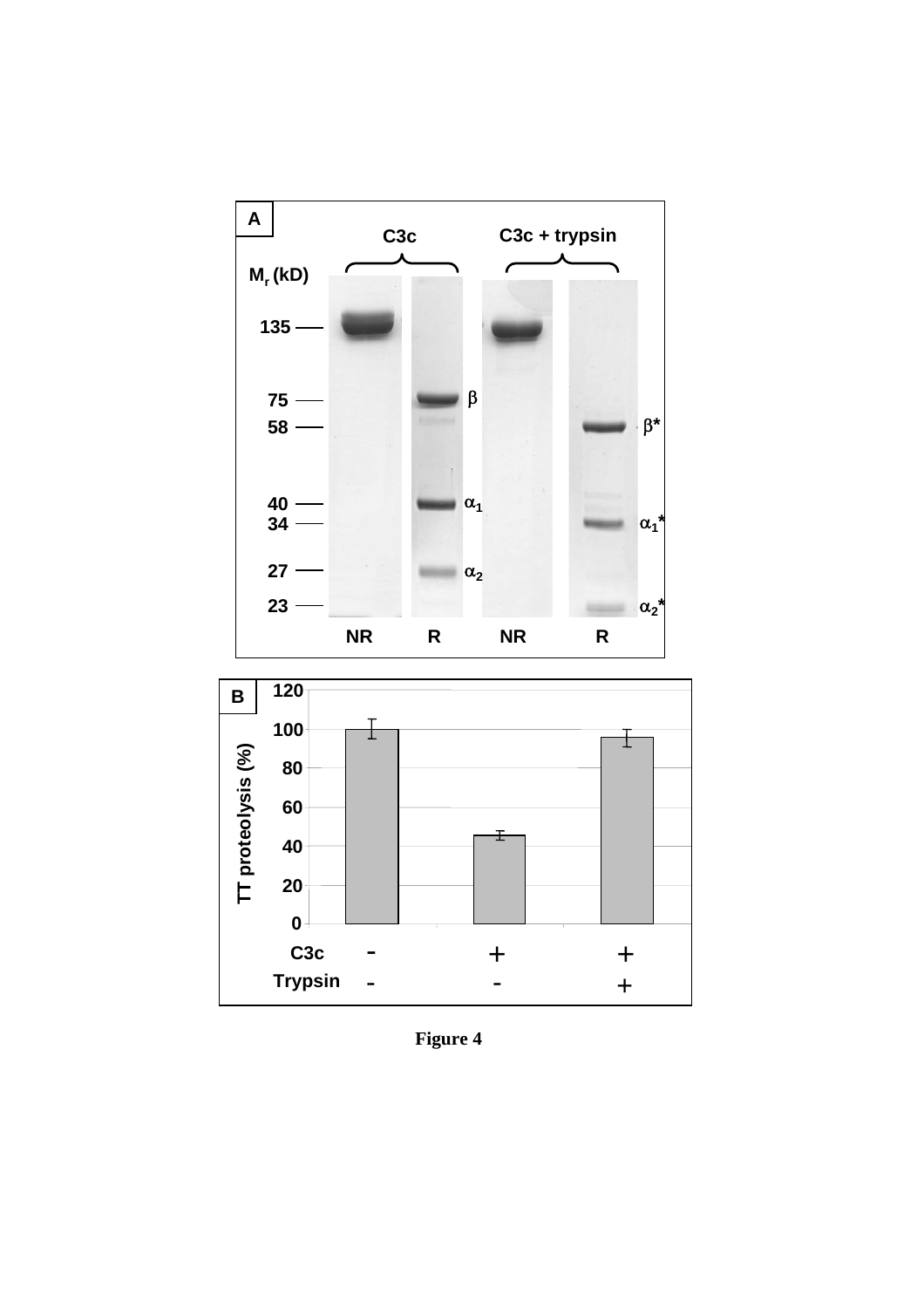



**Figure 5**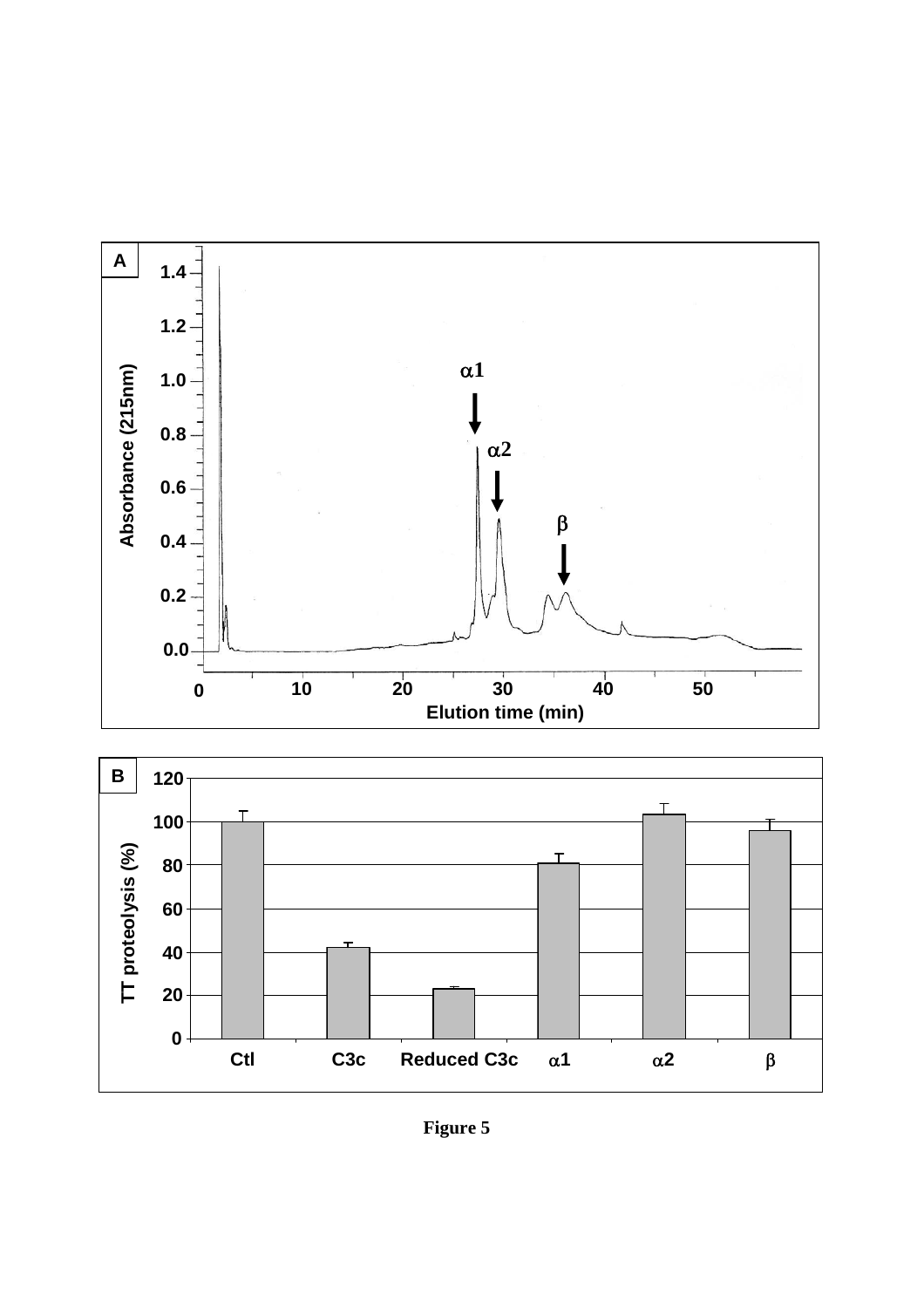

**Figure 6**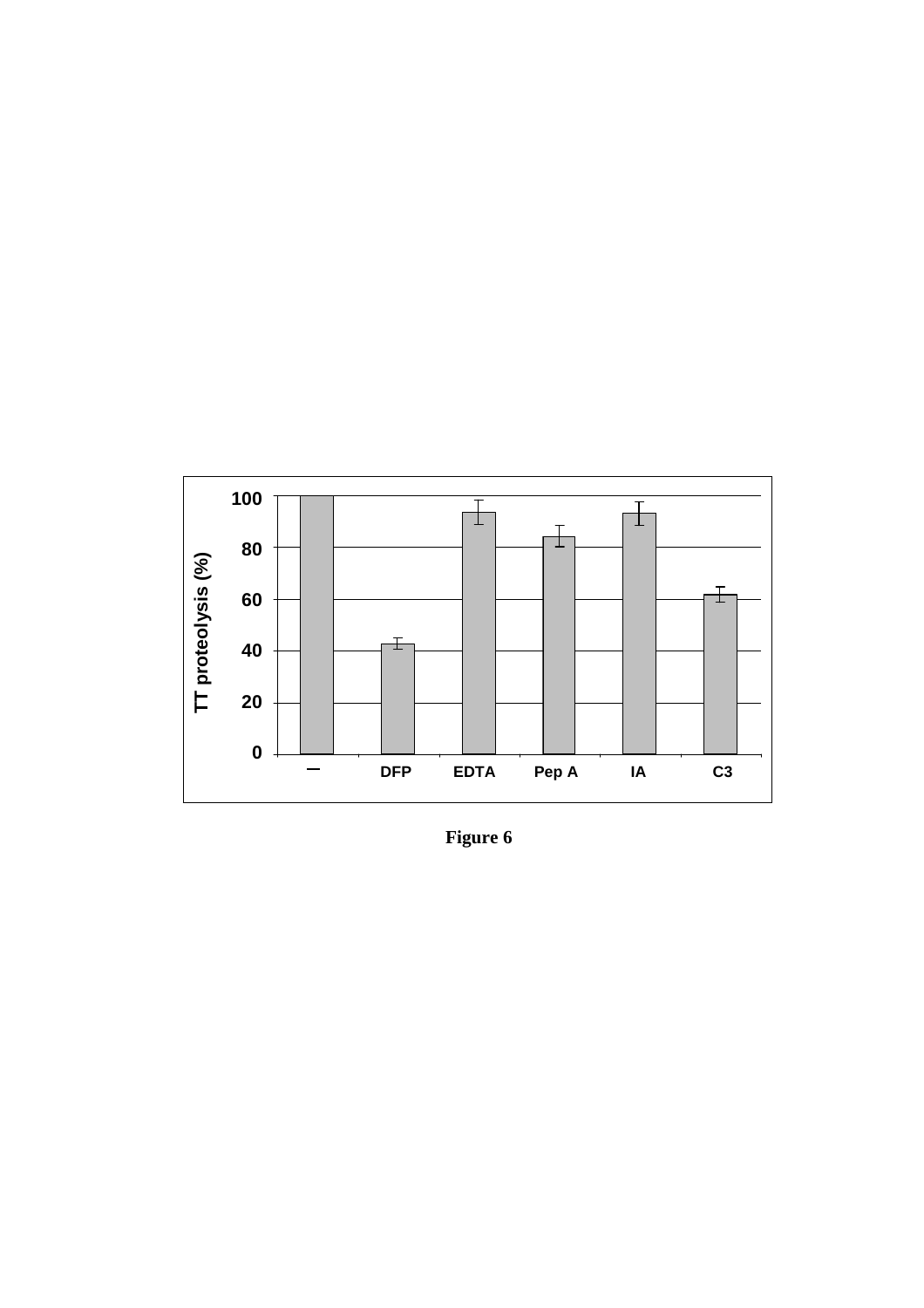

**Figure 7**